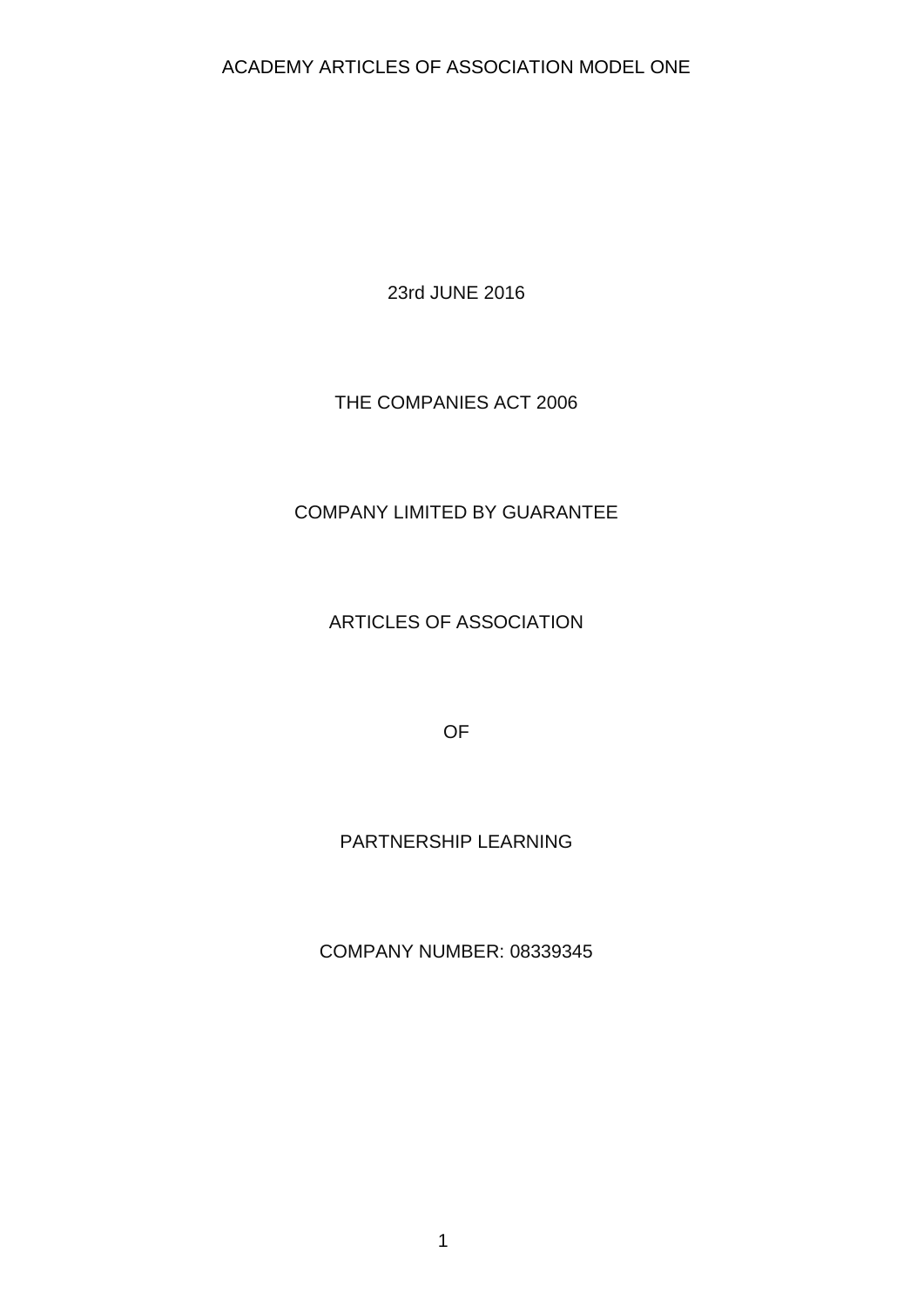THE COMPANIES ACT 2006

# COMPANY LIMITED BY GUARANTEE

# ARTICLES OF ASSOCIATION

OF

PARTNERSHIP LEARNING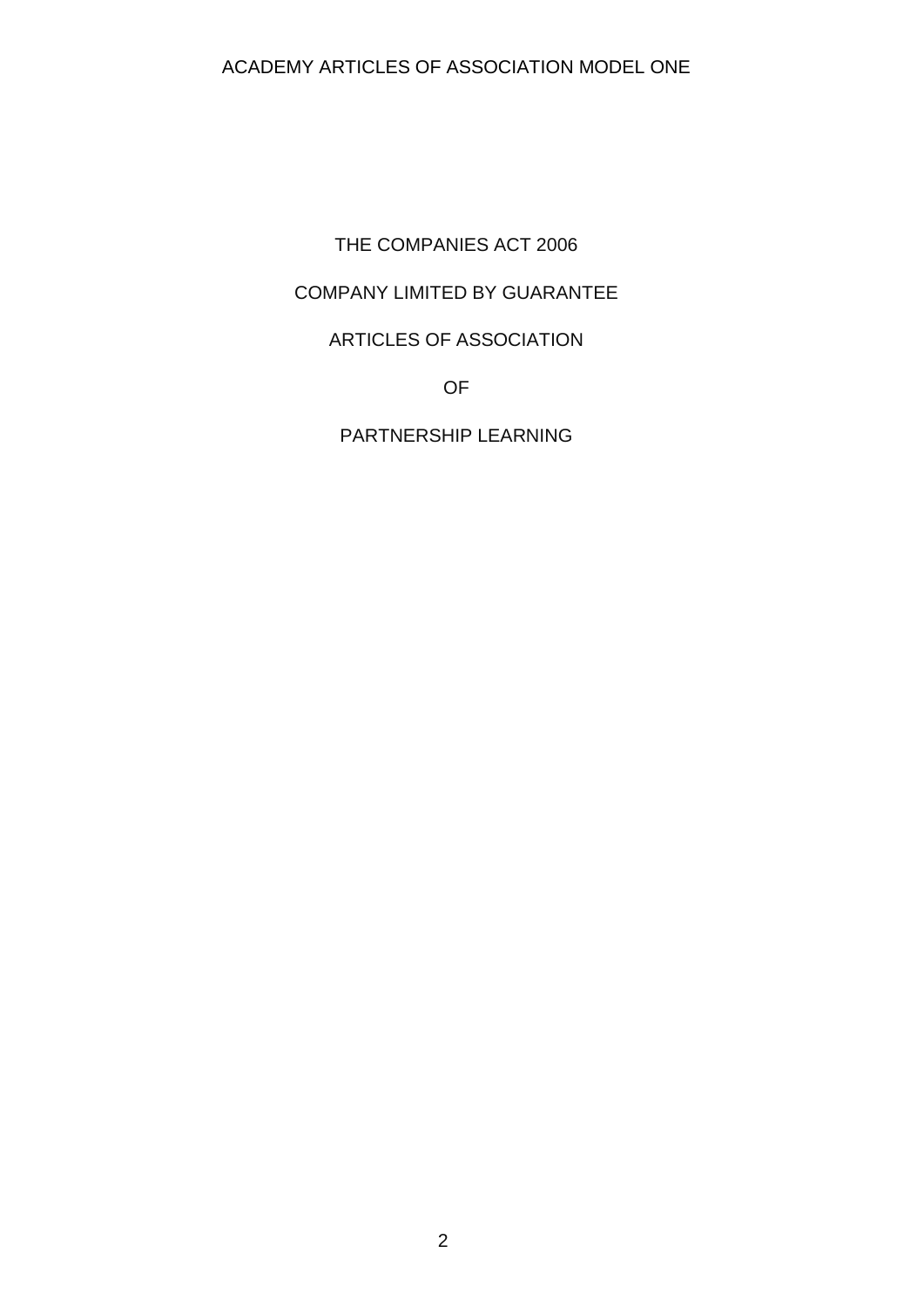### **INTERPRETATION**

- 1. In these Articles:
	- a. Not used;
	- b. "the Academies" means all the schools and educational institutions referred to in Article 4a and operated by the Academy Trust (and "Academy" shall mean any one of those schools or educational institutions);
	- c. "Academy Financial Year" means the academic year from 1st of September to 31<sup>st</sup> of August of the following year;
	- d. "the Academy Trust" means the company intended to be regulated by these Articles and referred to in Article 2;
	- e. "the Articles" means these Articles of Association of the Academy Trust;
	- f. "Chief Executive Officer" means such person as may be appointed by the Trustees as the Chief Executive Officer of the Academy Trust;
	- g. Not used;
	- h. "clear days" in relation to the period of a notice means the period excluding the day when the notice is given or deemed to be given and the day on which it is given or on which it is to take effect;
	- i. "Clerk"means the clerk to the Trustees or any other person appointed to perform the duties of the clerk to the Trustees, including a joint, assistant or deputy clerk;
	- j. "financial expert" means an individual, company or firm who is authorised to give investment advice under the Financial Services and Markets Act 2000;
	- k. Not used;
	- l. Not used;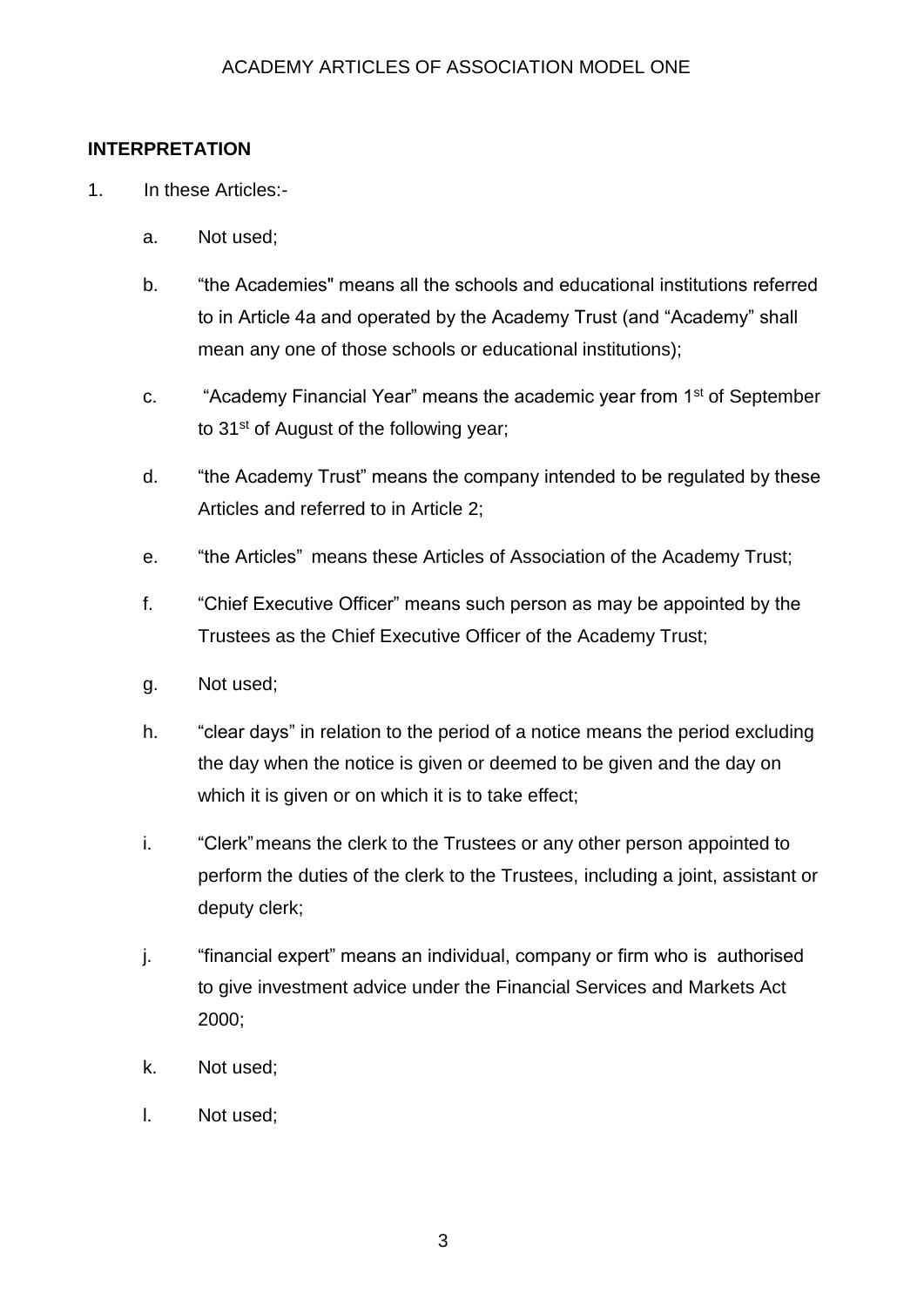- m. "Local Authority Associated Person" means any person associated (within the meaning given in section 69(5) of the Local Government and Housing Act 1989) with any local authority by which the Academy Trust is influenced;
- n. "Local Governing Bodies" means the committees appointed pursuant to Articles 100-101A and 104 (and "Local Governing Body" means any one of these committees);
- o. "Member" means a member of the Academy Trust and someone who as such is bound by the undertaking contained in Article 8;
- p. "the Memorandum" means the Memorandum of Association of the Academy Trust;
- q. "Office" means the registered office of the Academy Trust;
- r. "Parent Local Governor" means the parent member of a Local Governing Body elected or appointed in accordance with Articles 54-56;
- s. "Parent Trustees" means the Trustees elected or appointed pursuant to Articles 53 – 56 inclusive;
- t. "Principals" means the head teachers of the Academies (and "Principal" means any one of these head teachers);
- u. "Principal Regulator" means the body or person appointed as the Principal Regulator under the Charities Act 2011;
- v. Not used;
- w. "the seal" means the common seal of the Academy Trust if it has one;
- x. "Secretary of State" means the Secretary of State for Education or successor;
- y. "Special Educational Needs" has the meaning set out in sections 20(1) and 21(2) of the Children and Families Act 2014;
- z. Not used;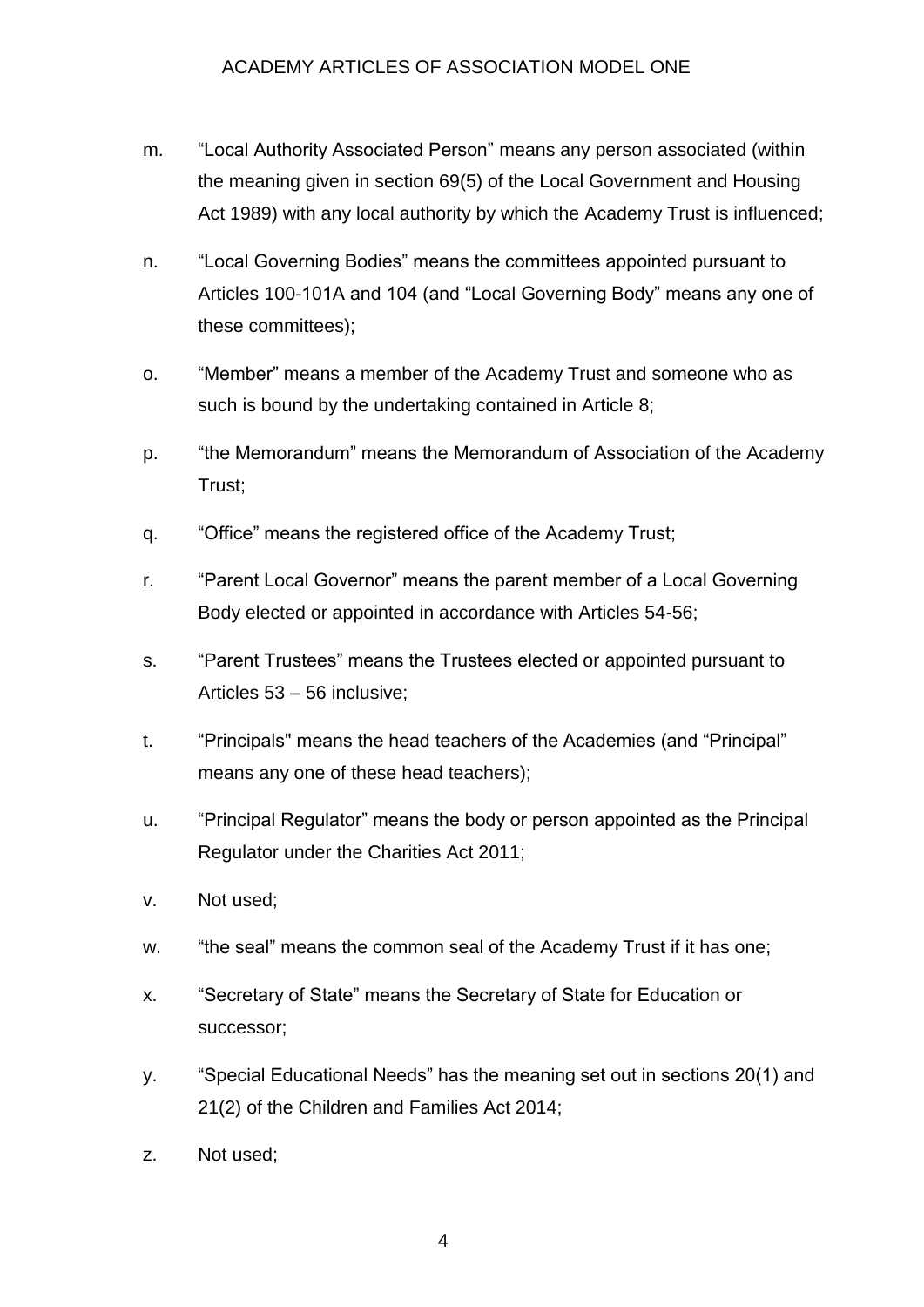- aa. "teacher" means a person employed under a contract of employment or a contract for services or otherwise engaged to provide his services as a teacher at one or more Academies;
- bb. "the Trustees" means the directors of the Academy Trust (and "Trustee" means any one of those directors), subject to the definition of this term at Article 6.9 (e) in relation to Articles 6.2-6.9;
- cc. "the United Kingdom" means Great Britain and Northern Ireland;
- dd. words importing the masculine gender only shall include the feminine gender. Words importing the singular number shall include the plural number, and vice versa;
- ee. subject as aforesaid, words or expressions contained in these Articles shall, unless the context requires otherwise, bear the same meaning as in the Companies Act 2006, as appropriate;
- ff. any reference to a statute or statutory provision shall include any statute or statutory provision which replaces or supersedes such statute or statutory provision including any modification or amendment thereto.
- 2. The company's name is **Partnership Learning** (and in this document it is called "**the Academy Trust**").
- 3. The Academy Trust's registered office is to be situated in England and Wales.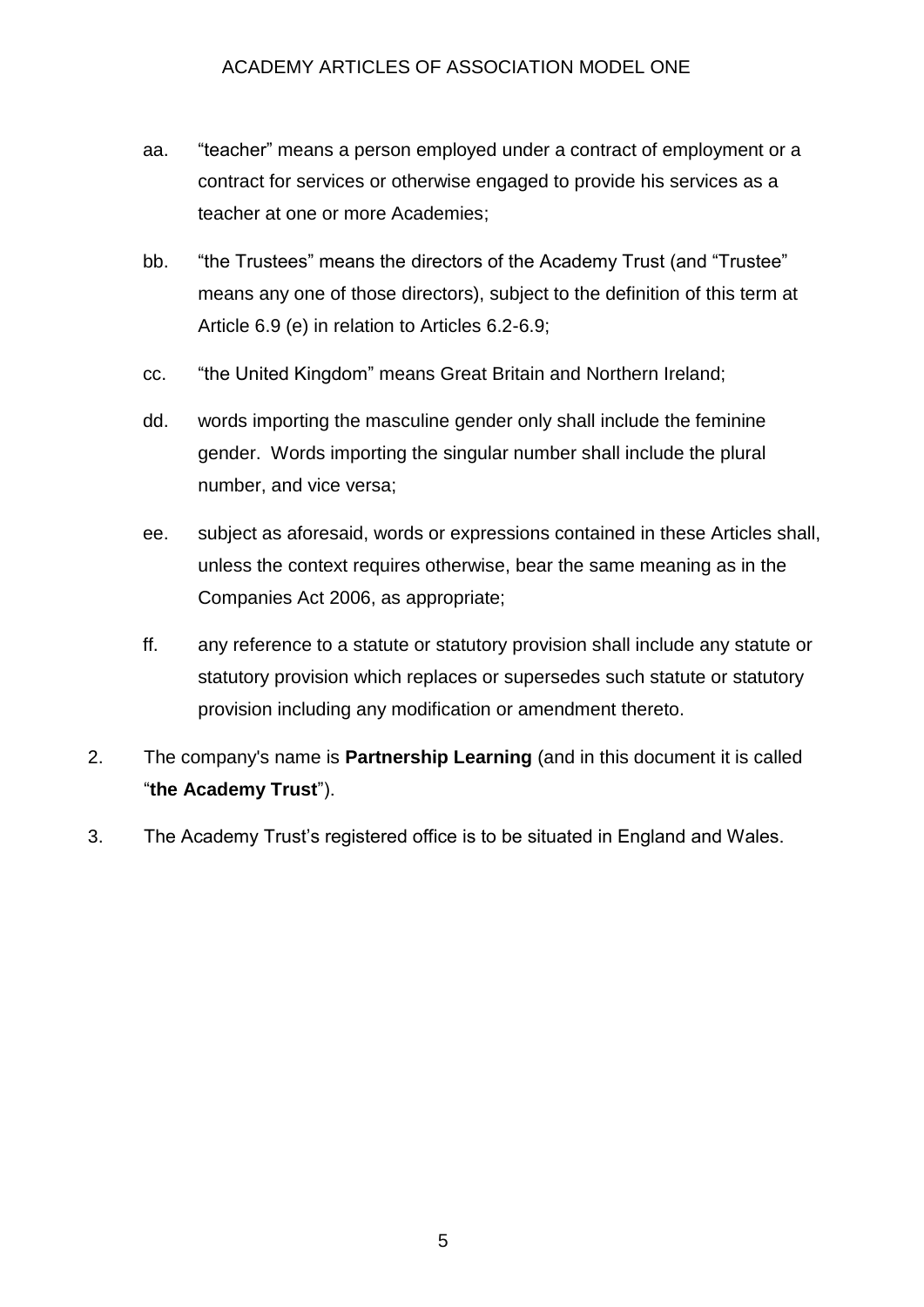## **OBJECTS**

4. The Academy Trust's objects ("**the Objects**") are specifically restricted to the following:

- a. to advance for the public benefit education in the United Kingdom, in particular but without prejudice to the generality of the foregoing, by establishing, maintaining, carrying on, managing and developing schools offering a broad and balanced curriculum ("**the mainstream Academies**") or educational institutions which are principally concerned with providing full-time or part-time education for children of compulsory school age who, by reason of illness, exclusion from school or otherwise, may not for any period receive suitable education unless alternative provision is made for them ("the **alternative provision Academies**") or 16 to 19 Academies offering a curriculum appropriate to the needs of its students ("the **16 to 19 Academies**") or schools specially organised to make special educational provision for pupils with Special Educational Needs ("the **Special Academies**")
	- b. to promote for the benefit of the inhabitants of area where the Academies are established and its surrounding area the provision of facilities for recreation or other leisure time occupation of individuals who have need of such facilities by reason of their youth, age, infirmity or disablement, financial hardship or social and economic circumstances, or for the public at large in the interests of social welfare and the object of improving the condition of life of the said inhabitants.

5. In furtherance of the Objects but not further or otherwise the Academy Trust may exercise the following powers:

- a. to draw, make, accept, endorse, discount, execute and issue promissory notes, bills, cheques and other instruments, and to operate bank accounts in the name of the Academy Trust;
- b. to raise funds and to invite and receive contributions provided that in raising funds the Academy Trust shall not undertake any substantial permanent trading activities and shall conform to any relevant statutory regulations;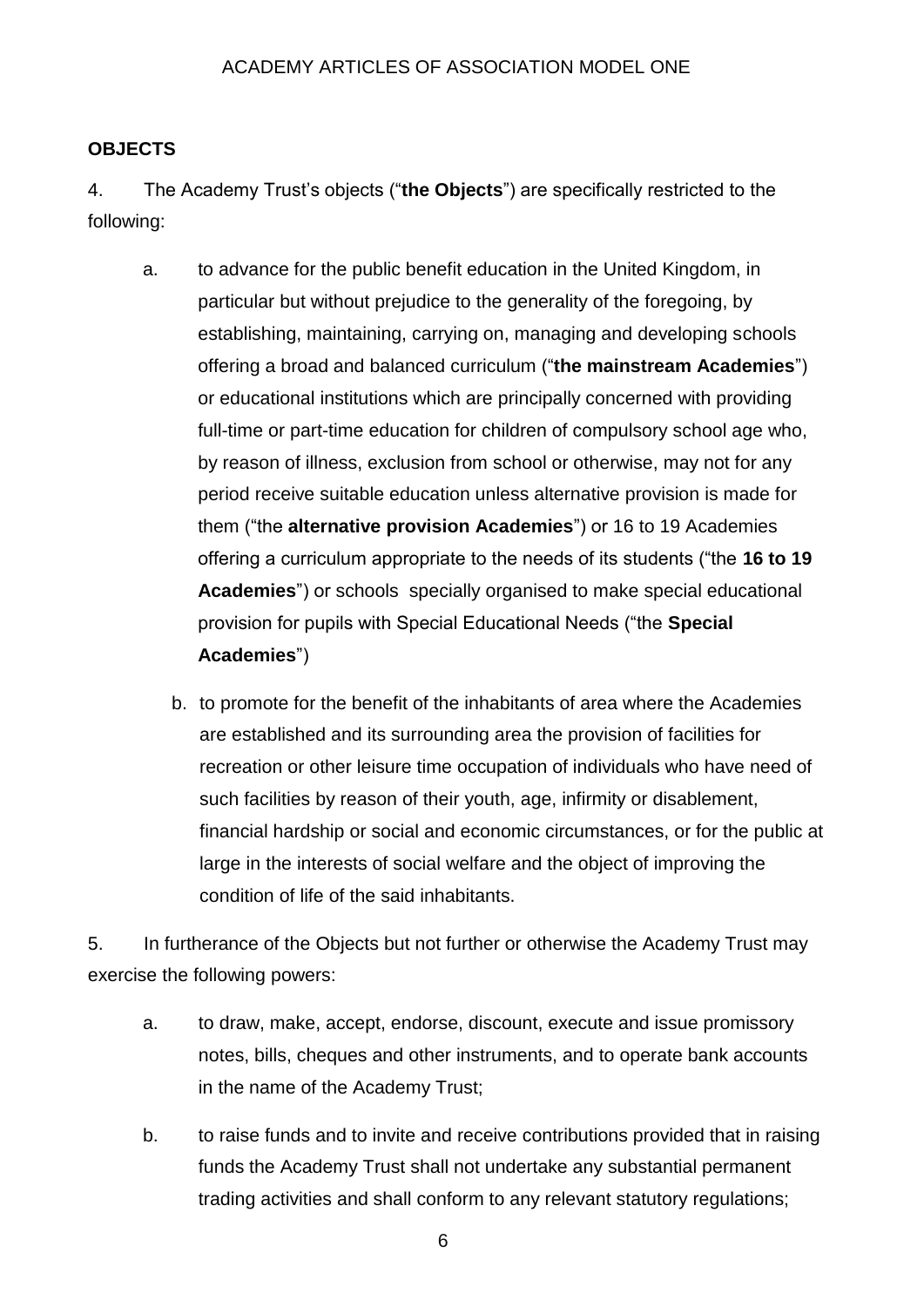- c. to acquire, alter, improve and (subject to such consents as may be required by law) to charge or otherwise dispose of property;
- d. subject to Articles 6.6-6.8 below to employ such staff, as are necessary for the proper pursuit of the Objects and to make all reasonable and necessary provision for the payments of pensions and superannuation to staff and their dependants;
- e. to establish or support, whether financially or otherwise, any charitable companies, trusts, associations or institutions formed for all or any of the Objects;
- f. to co-operate with other charities, other independent and maintained schools, academies and institutions within the further education sector, voluntary bodies and statutory authorities operating in furtherance of the Objects and to exchange information and advice with them;
- g. to pay out of funds of the Academy Trust the costs, charges and expenses of and incidental to the formation and registration of the Academy Trust;
- h. to establish, maintain, carry on, manage and develop the Academies at locations to be determined by the Trustees;
- i. to offer scholarships, exhibitions, prizes and awards to pupils and students former pupils and former students, and otherwise to encourage and assist the educational attainment of pupils and students and former pupils and former students;
- j. to provide educational facilities and services to students of all ages and the wider community for the public benefit;
- k. to carry out research into the development and application of new techniques in education and to their approach to curriculum development and delivery and to publish the results of such research, and to develop means of benefiting from application of the experience of industry, commerce, other schools, educational institutions and the voluntary sector to the education of pupils and students in academies;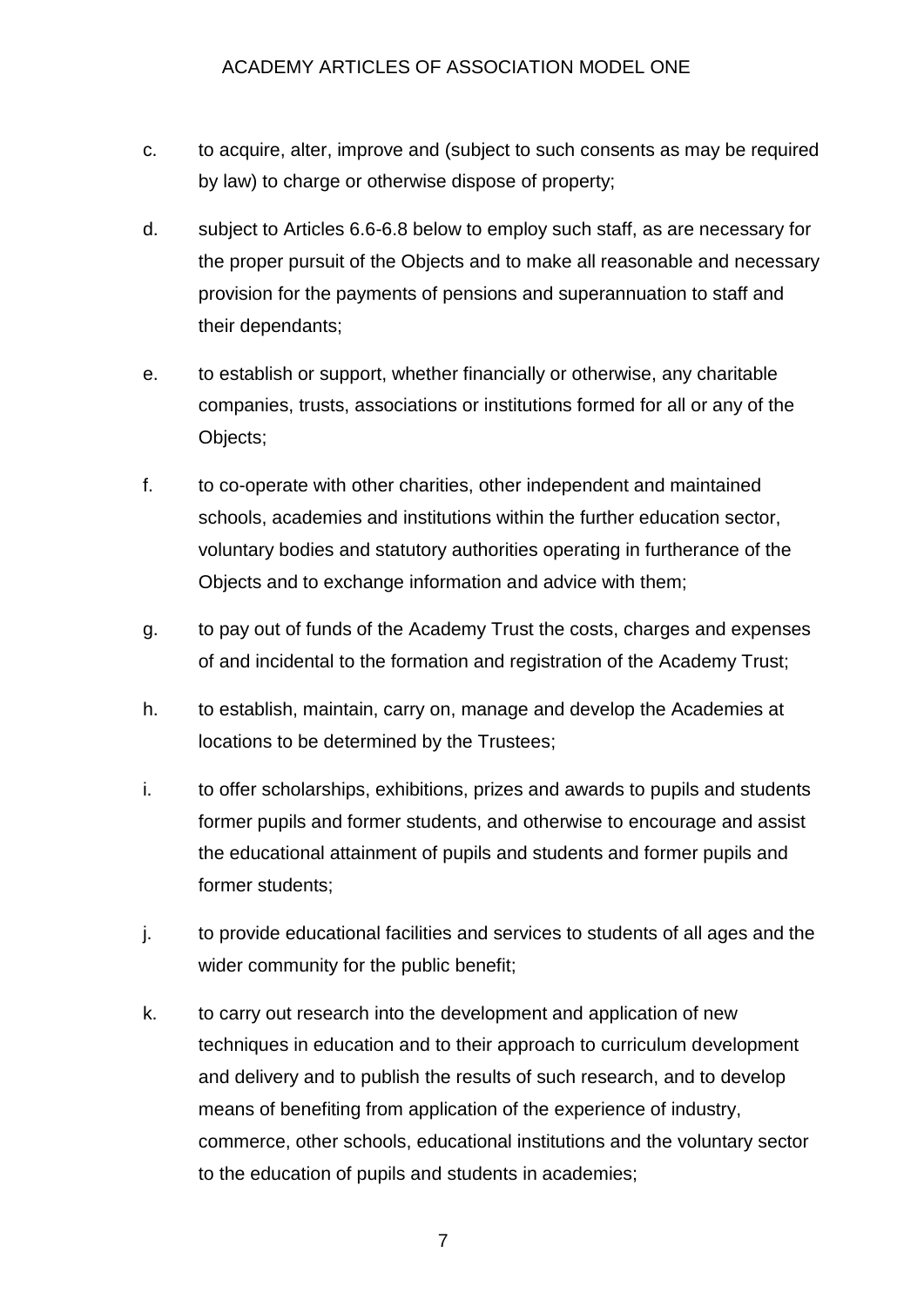- l. subject to such consents as may be required by law and/or by any contract entered into by or on behalf of the Academy Trust, to borrow and raise money for the furtherance of the Objects in such manner and on such security as the Academy Trust may think fit;
- m. to deposit or invest any funds of the Academy Trust not immediately required for the furtherance of its Objects (but to invest only after obtaining such advice from a financial expert as the Trustees consider necessary and having regard to the suitability of investments and the need for diversification);
- n. to delegate the management of investments to a financial expert, but only on terms that:
	- i. the investment policy is set down in writing for the financial expert by the Trustees;
	- ii. every transaction is reported promptly to the Trustees;
	- iii. the performance of the investments is reviewed regularly with the Trustees;
	- iv. the Trustees are entitled to cancel the delegation arrangement at any time;
	- v. the investment policy and the delegation arrangement are reviewed at least once a year;
	- vi. all payments due to the financial expert are on a scale or at a level which is agreed in advance and are notified promptly to the Trustees on receipt; and
	- vii. the financial expert must not do anything outside the powers of the Trustees;
- o. to arrange for investments or other property of the Academy Trust to be held in the name of a nominee company acting under the control of the Trustees or of a financial expert acting under their instructions, and to pay any reasonable fee required;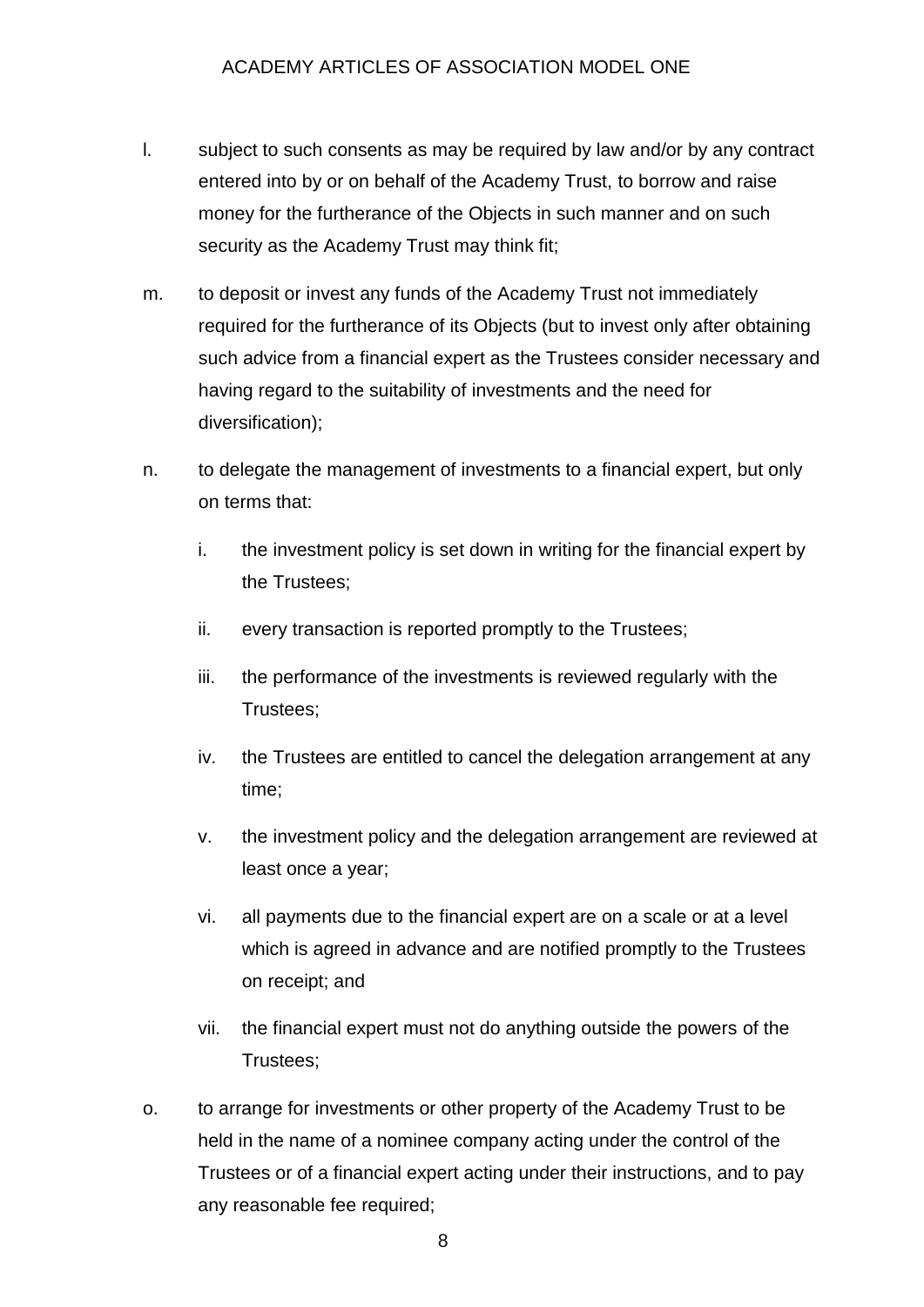- p. to provide indemnity arrangements to Trustees in accordance with, and subject to the conditions of section 232 to 235 of the Companies Act 2006, section 189 of the Charities Act 2011 or any other provision of law applicable to charitable companies and any such indemnity is limited accordingly;
- q. not used;
- r. to establish subsidiary companies to carry on any trade or business for the purpose of raising funds for the Academy Trust; and
- s. to do all such other lawful things as are necessary for or are incidental to or conducive to the achievement of the Objects.

6.1 The income and property of the Academy Trust shall be applied solely towards the promotion of the Objects.

6.2 None of the income or property of the Academy Trust may be paid or transferred directly or indirectly by way of dividend bonus or otherwise by way of profit to any Member of the Academy Trust. Nonetheless a Member of the Academy Trust who is not also a Trustee may:

- a. benefit as a beneficiary of the Academy Trust;
- b. be paid reasonable and proper remuneration for any goods or services supplied to the Academy Trust;
- c. be paid rent for premises let by the Member of the Academy Trust if the amount of the rent and other terms of the letting are reasonable and proper; and
- d. be paid interest on money lent to the Academy Trust at a reasonable and proper rate, such rate not to exceed 2 per cent per annum below the base lending rate of a UK clearing bank selected by the Trustees, or 0.5%, whichever is the higher.

6.2A. The Trustees may only rely upon the authority provided by Article 6.2 to allow a benefit to a Member if each of the following conditions is satisfied: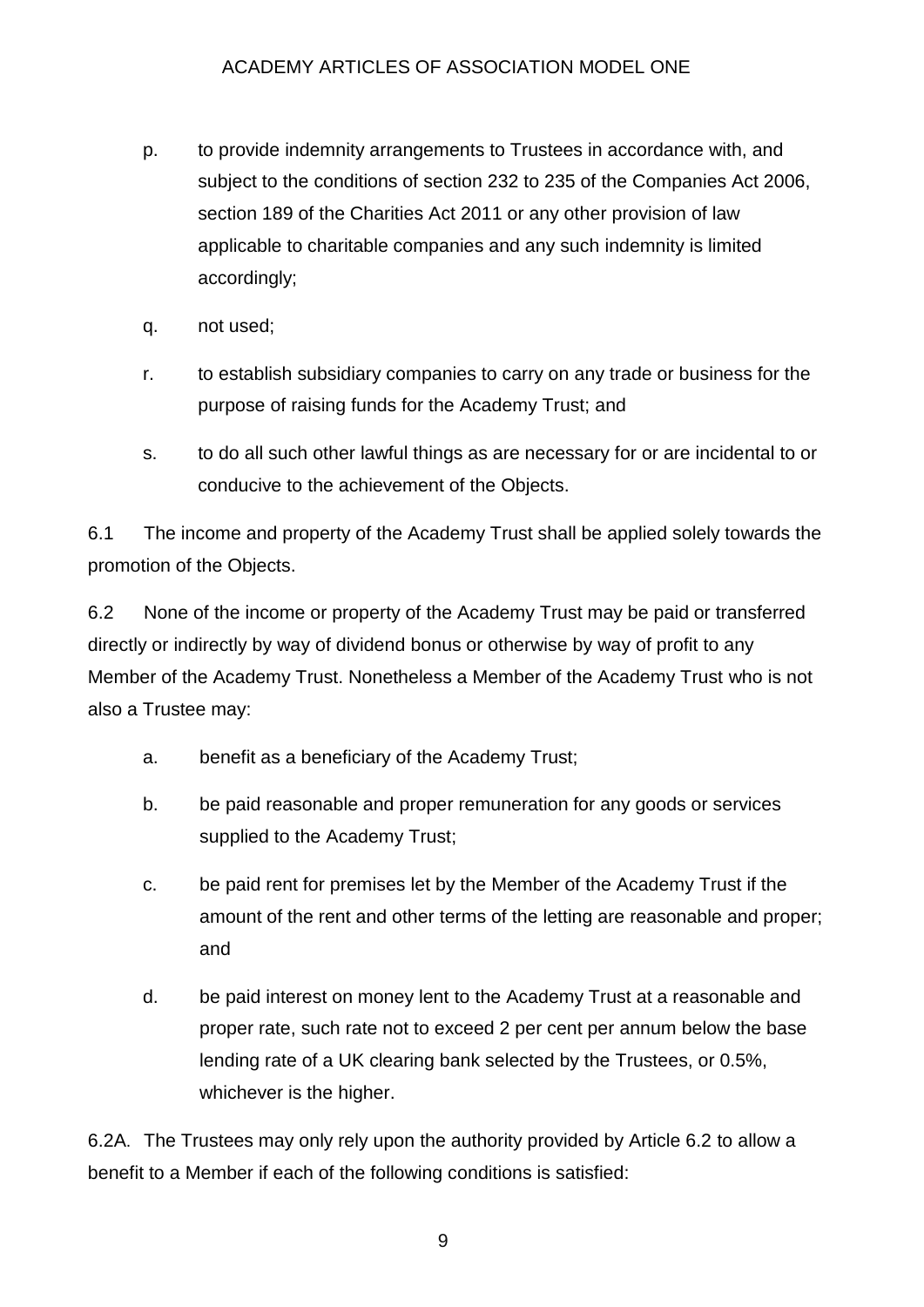- a. the remuneration or other sums paid to the Member do not exceed an amount that is reasonable in all the circumstances;
- b. the Trustees are satisfied that it is in the interests of the Academy Trust to contract with that Member rather than with someone who is not a Member. In reaching that decision the Trustees must balance the advantage of contracting with a Member against the disadvantages of doing so; and
- c. the reason for their decision is recorded by the Trustees in the minute book.

6.3 A Trustee may benefit from any indemnity arrangement purchased at the Academy Trust's expense or any arrangement so agreed with the Secretary of State to cover the liability of the Trustees which by virtue of any rule of law would otherwise attach to them in respect of any negligence, default or breach of trust or breach of duty of which they may be guilty in relation to the Academy Trust: provided that any such arrangement shall not extend to: (i) any claim arising from any act or omission which the Trustees (or any of them) knew to be a breach of trust or breach of duty or which was committed by the Trustees (or any of them) in reckless disregard to whether it was a breach of trust or breach of duty or not; and (ii) the costs of any unsuccessful defence to a criminal prosecution brought against the Trustees (or any of them) in their capacity as directors of the Academy Trust. Further, this Article does not authorise a Trustee to benefit from any indemnity arrangement that would be rendered void by any provision of the Companies Act 2006, the Charities Act 2011 or any other provision of law.

6.4 A public company, which has shares listed on a recognised stock exchange and of which any one Trustee holds no more than 1% of the issued capital of that company, may receive fees, remuneration or other benefit in money or money's worth from the Academy Trust.

6.5 A Trustee may at the discretion of the Trustees be reimbursed from the property of the Academy Trust for reasonable expenses properly incurred by him or her when acting on behalf of the Academy Trust, but excluding expenses in connection with foreign travel.

6.6 No Trustee may:

- a. buy any goods or services from the Academy Trust;
- b. sell goods, services, or any interest in land to the Academy Trust;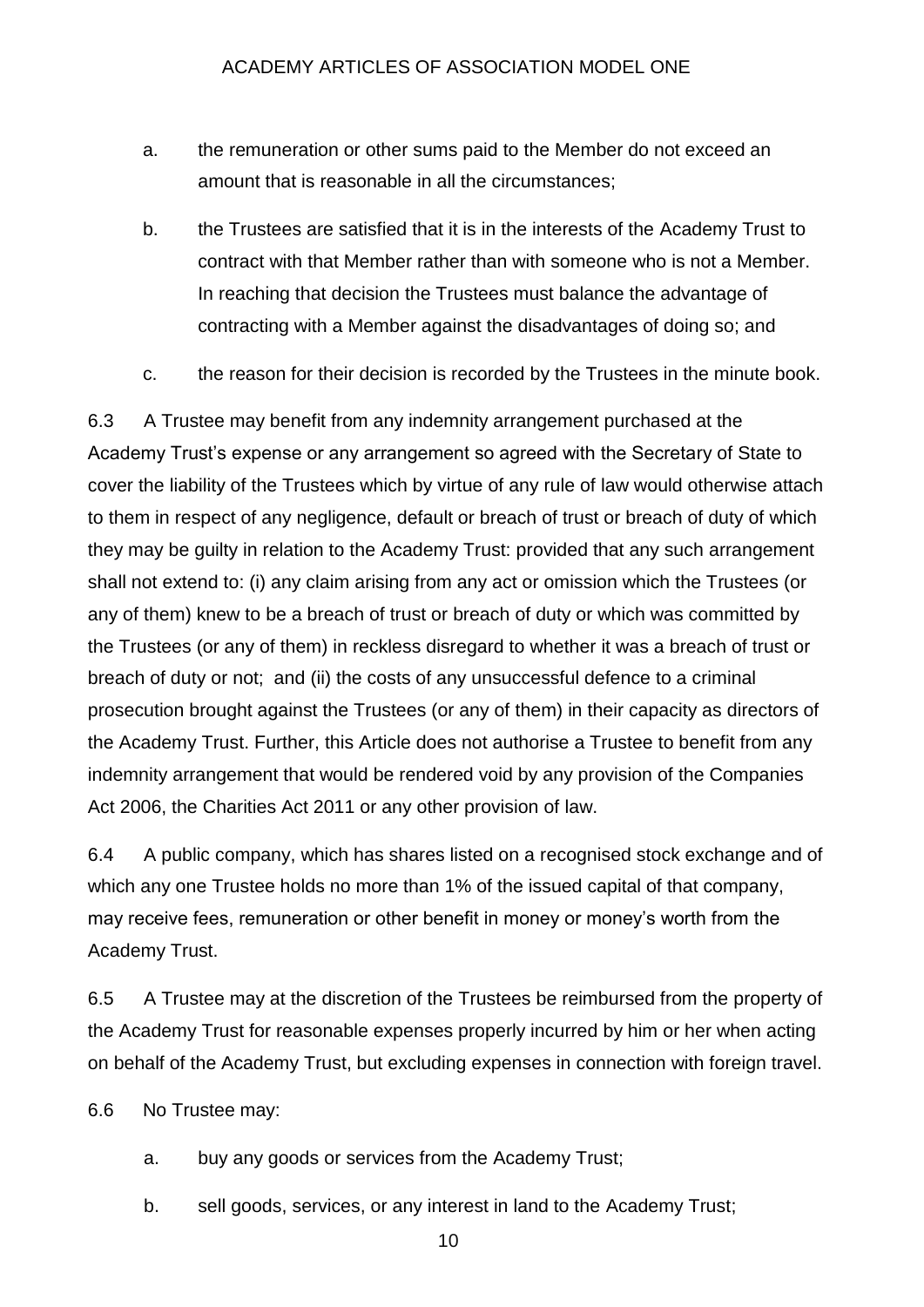- c. be employed by, or receive any remuneration from the Academy Trust (other than the Chief Executive Officer to the extent he or she is a Trustee, whose employment and/or remuneration is subject to the procedure and conditions in Article 6.8); or
- d. receive any other financial benefit from the Academy Trust;
- e. unless:
	- i. the payment is permitted by Article 6.7 and the Trustees follow the procedure and observe the conditions set out in Article 6.8; or
	- ii. the Trustees obtain the prior written approval of the Charity Commission and fully comply with any procedures it prescribes.
- 6.7 Subject to Article 6.8, a Trustee may:
	- a. receive a benefit from the Academy Trust in the capacity of a beneficiary of the Academy Trust;
	- b. be employed by the Academy Trust or enter into a contract for the supply of goods or services to the Academy Trust, other than for acting as a Trustee;
	- c. receive interest on money lent to the Academy Trust at a reasonable and proper rate not exceeding 2% per annum below the base rate of a clearing bank to be selected by the Trustees, or 0.5%, whichever is the higher; and
	- d. receive rent for premises let by the Trustee to the Academy Trust if the amount of the rent and the other terms of the lease are reasonable and proper.

6.8 The Academy Trust and its Trustees may only rely upon the authority provided by Article 6.7 if each of the following conditions is satisfied:

- a. the remuneration or other sums paid to the Trustee do not exceed an amount that is reasonable in all the circumstances;
- b. the Trustee is absent from the part of any meeting at which there is discussion of: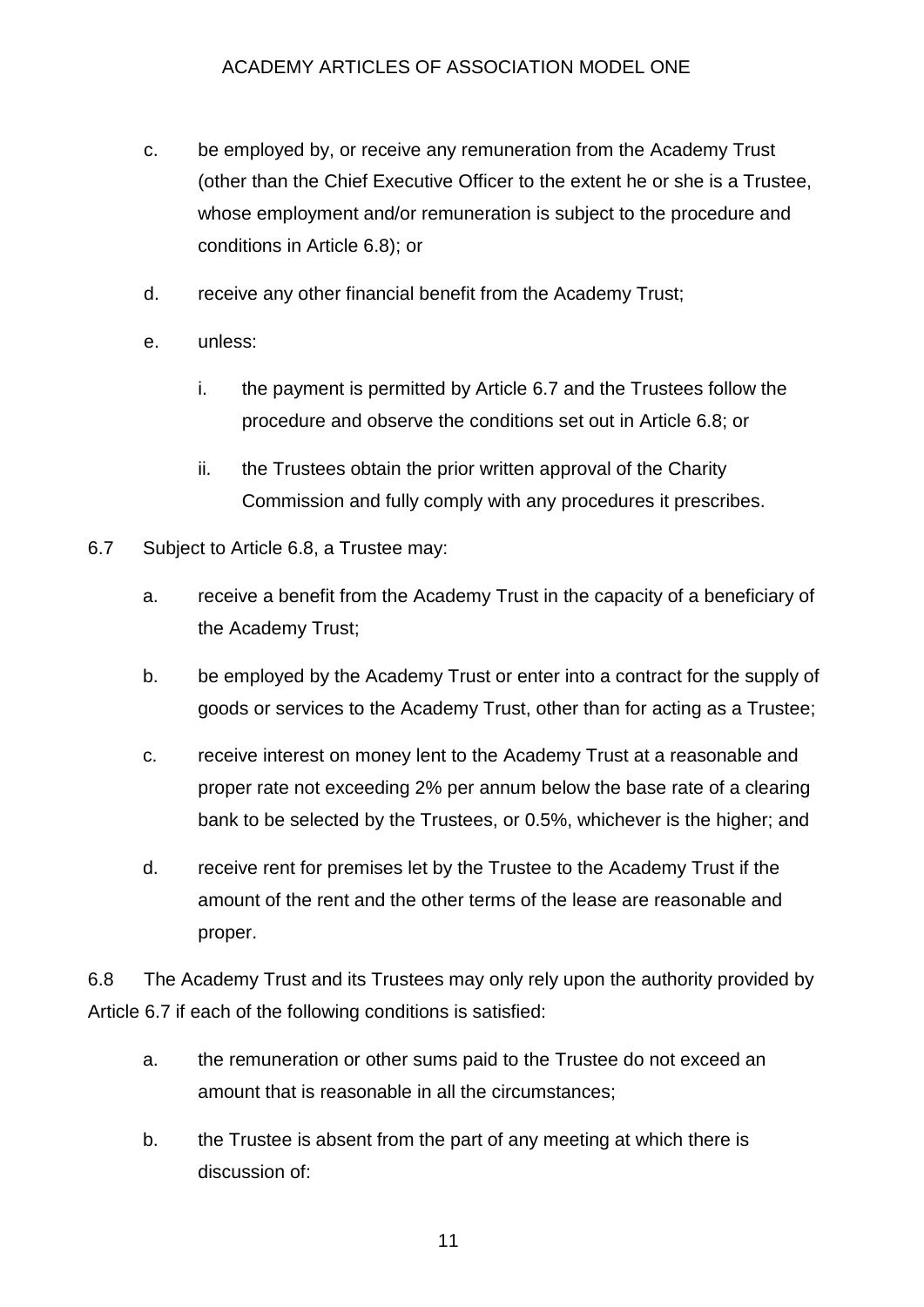- i. his or her employment, remuneration, or any matter concerning the contract, payment or benefit; or
- ii. his or her performance in the employment, or his or her performance of the contract; or
- iii. any proposal to enter into any other contract or arrangement with him or her or to confer any benefit upon him or her that would be permitted under Article 6.7; or
- iv. any other matter relating to a payment or the conferring of any benefit permitted by Article 6.7;
- c. the Trustee does not vote on any such matter and is not to be counted when calculating whether a quorum of Trustees is present at the meeting;
- d. save in relation to employing or contracting with the Chief Executive Officer (to the extent he or she is a Trustee), the other Trustees are satisfied that it is in the interests of the Academy Trust to employ or to contract with that Trustee rather than with someone who is not a Trustee. In reaching that decision the Trustees must balance the advantage of employing a Trustee against the disadvantages of doing so (especially the loss of the Trustee's services as a result of dealing with the Trustee's conflict of interest);
- e. the reason for their decision is recorded by the Trustees in the minute book; and
- f. a majority of the Trustees then in office have received no such payments or benefit.

6.8A The provision in Article 6.6 (c) that no Trustee may be employed by or receive any remuneration from the Academy Trust (other than the Chief Executive Officer to the extent he or she is a Trustee) does not apply to an employee of the Academy Trust who is subsequently elected or appointed as a Trustee save that this Article shall only allow such a Trustee to receive remuneration or benefit from the Academy Trust in his capacity as an employee of the Academy Trust and provided that the procedure as set out in Articles 6.8(b) and 6.8 (c) is followed.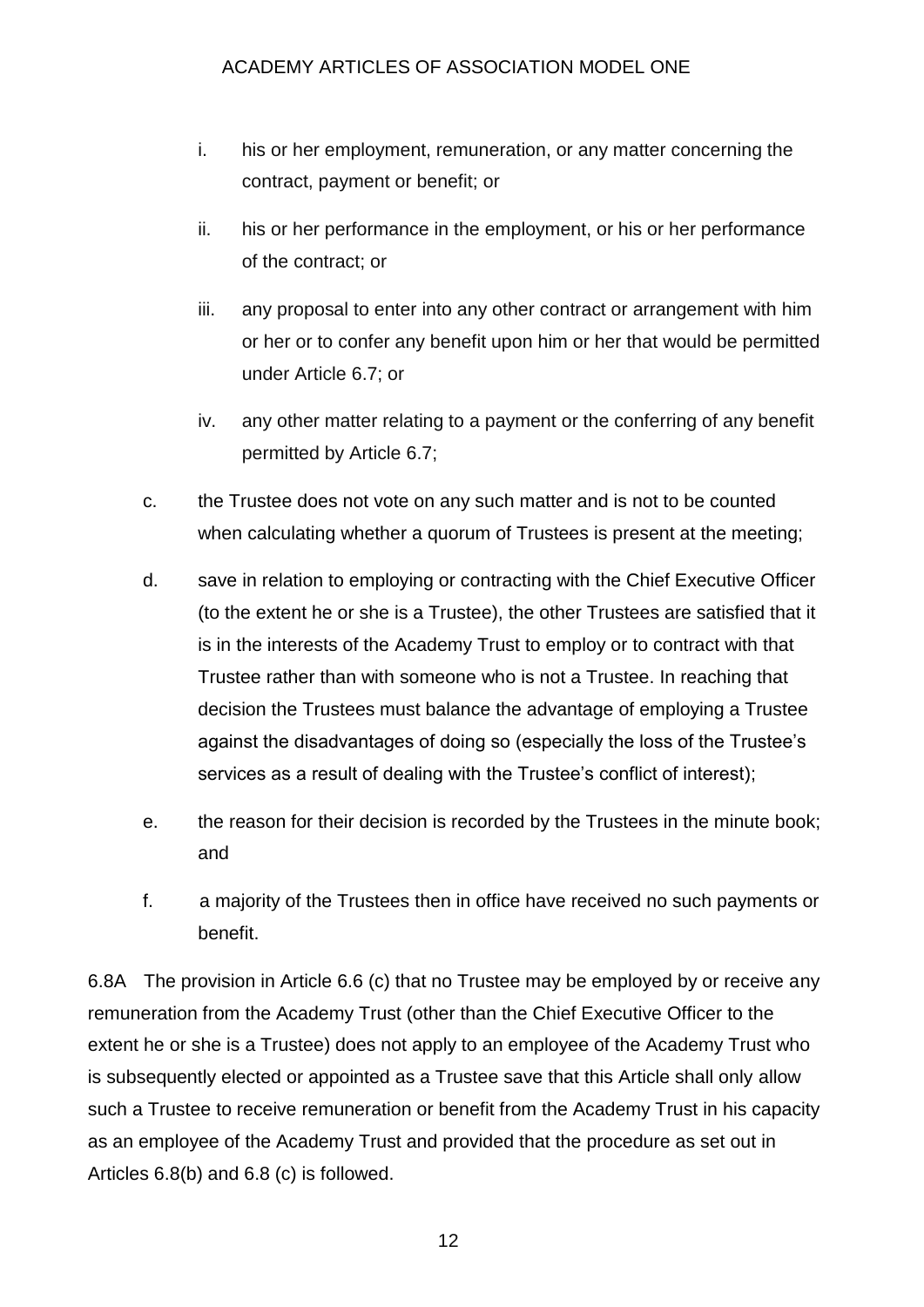#### 6.9 In Articles 6.2-6.8A:

- a. "company" shall include any company in which the Academy Trust:
	- holds more than 50% of the shares; or
	- controls more than 50% of the voting rights attached to the shares; or
	- has the right to appoint one or more directors to the board of the company;
- b. "Trustee" shall include any child, stepchild, parent, grandchild, grandparent, brother, sister or spouse of the Trustee or any person living with the Trustee as his or her partner;
- c. the employment or remuneration of a Trustee includes the engagement or remuneration of any firm or company in which the Trustee is:
	- i. a partner;
	- ii. an employee;
	- iii. a consultant;
	- iv. a director;
	- v. a member; or
	- vi. a shareholder, unless the shares of the company are that of a public company which are listed on a recognised stock exchange and the Trustee holds less than 1% of the issued capital.
- 7. The liability of the Members of the Academy Trust is limited.

8. Every Member of the Academy Trust undertakes to contribute such amount as may be required (not exceeding £10) to the Academy Trust's assets if it should be wound up while he or she is a Member or within one year after he or she ceases to be a Member, for payment of the Academy Trust's debts and liabilities before he or she ceases to be a Member, and of the costs, charges and expenses of winding up, and for the adjustment of the rights of the contributors among themselves.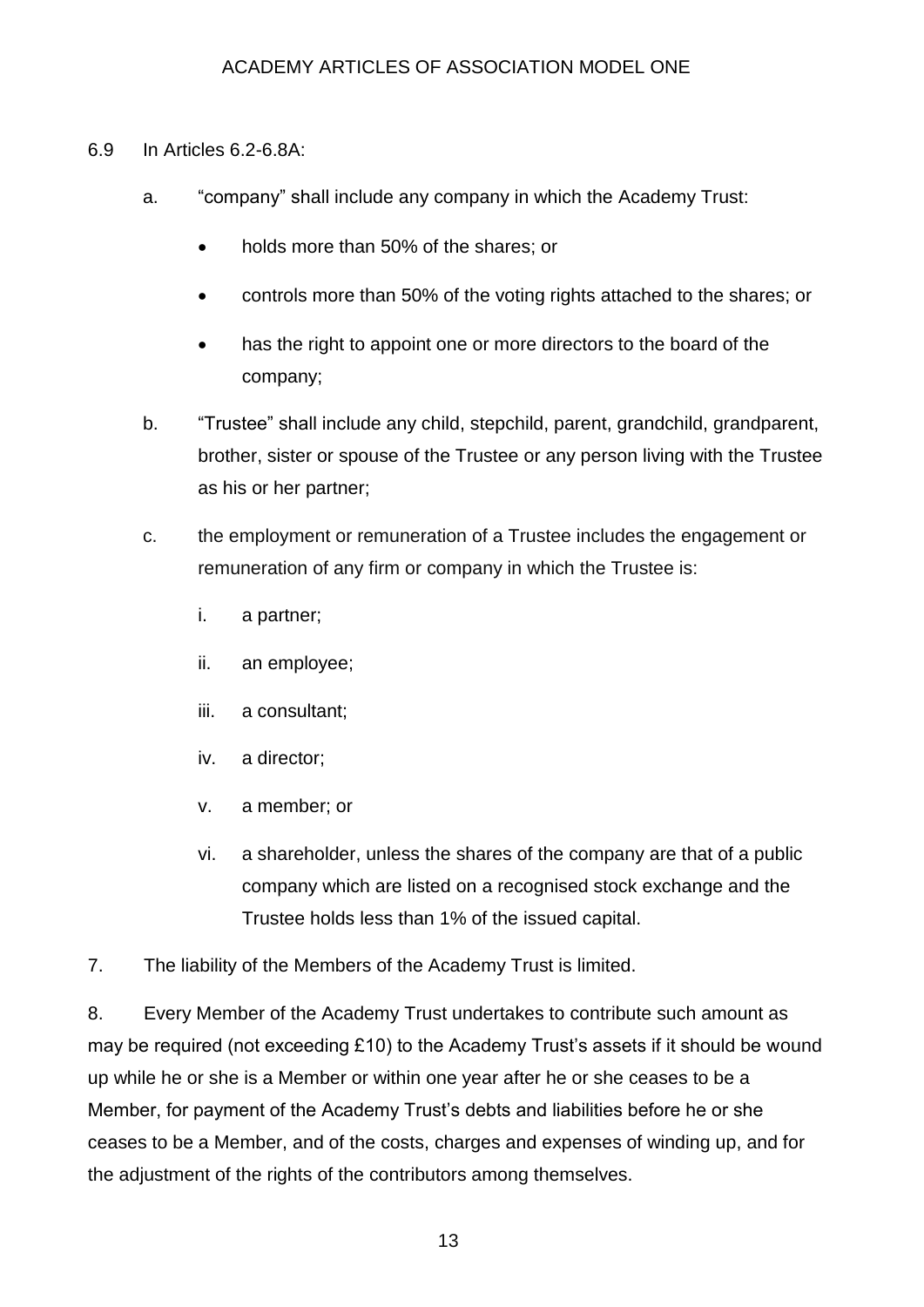9. If the Academy Trust is wound up or dissolved and after all its debts and liabilities (including any under section 2 of the Academies Act 2010) have been satisfied there remains any property it shall not be paid to or distributed among the Members of the Academy Trust (except for a Member which is itself a charity fulfilling the criteria set out below), but shall be given or transferred to some other charity or charities having objects similar to the Objects which prohibits the distribution of its or their income and property to an extent at least as great as is imposed on the Academy Trust by Article 6 above, chosen by the Members of the Academy Trust at or before the time of dissolution and if that cannot be done then to some other charitable object.

10. Not used.

11. No alteration or addition shall be made to or in the provisions of the Articles which would have the effect (a) that the Academy Trust would cease to be a company to which section 60 of the Companies Act 2006 applies; or (b) that the Academy Trust would cease to be a charity.

## **MEMBERS**

12. The Members of the Academy Trust shall comprise:

- a. the members of the company on the date of the adoption of these articles; and
- b. any person appointed under Article 15A,

provided that at any time the minimum number of Members shall not be less than three.

12A. An employee of the Academy Trust cannot be a Member of the Academy Trust.

13. Each person entitled to appoint Members in Article 12 shall have the right from time to time by written notice delivered to the Office to remove any Member appointed by them and to appoint a replacement Member to fill a vacancy whether resulting from such removal or otherwise.

14. If any of the persons entitled to appoint Members in Article 12:

a. in the case of an individual, die or become legally incapacitated;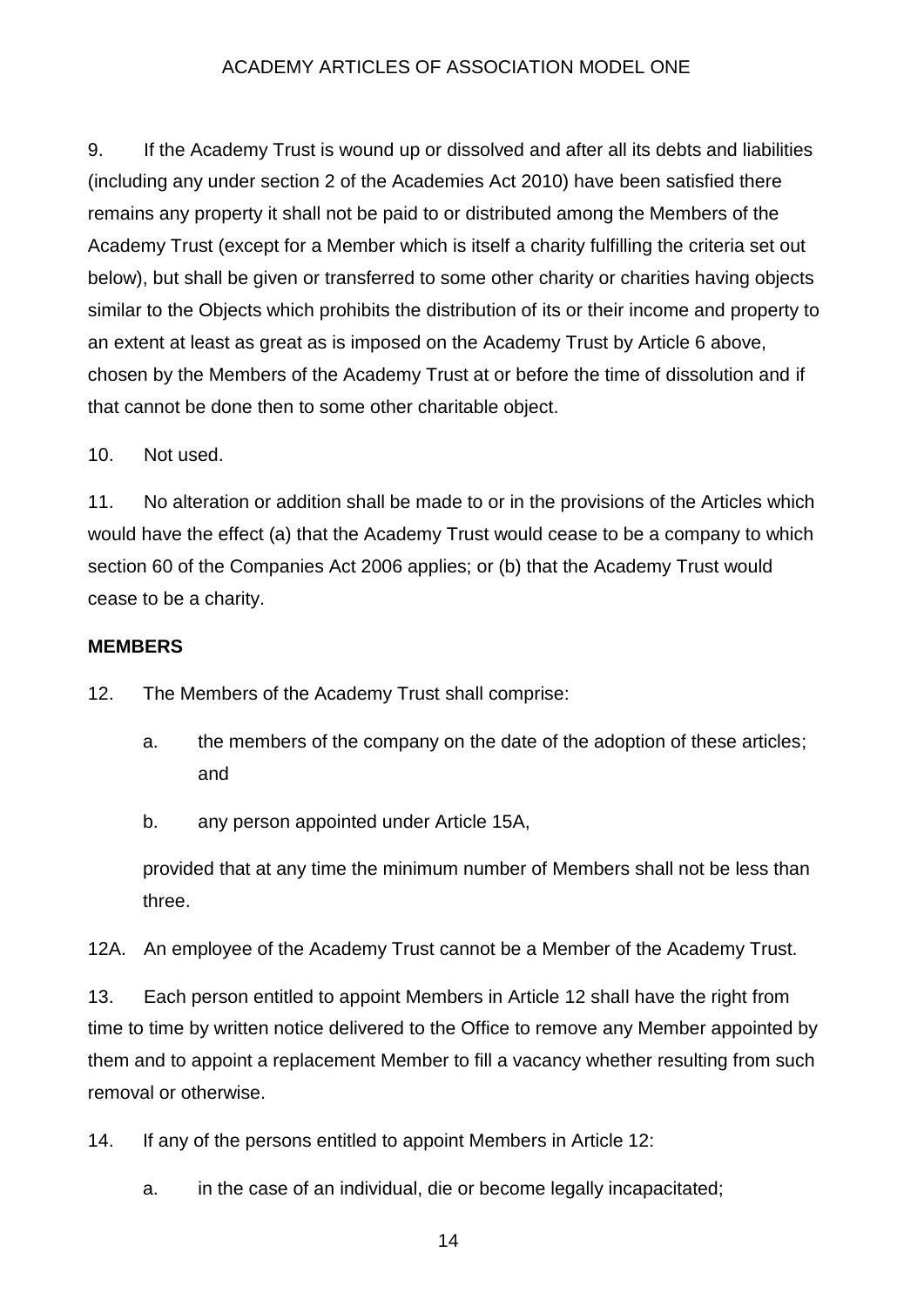- b. in the case of a corporate entity, cease to exist and are not replaced by a successor institution;
- c. becomes insolvent or makes any arrangement or composition with their creditors generally; or
- d. ceases to themselves be a Member,

their right to appoint Members under these Articles shall vest in the remaining Members.

- 15. Membership will terminate automatically if:
	- a. a Member (which is a corporate entity) ceases to exist and is not replaced by a successor institution;
	- b. a Member (which is an individual) dies or becomes incapable by reason of illness or injury of managing and administering his or her own affairs; or
	- c. a Member becomes insolvent or makes any arrangement or composition with that Member's creditors generally.

15A. The Members may agree by passing a special resolution to appoint such additional Members as they think fit.

16. In addition to Article 13, the Members may agree by passing a special resolution to remove any Member(s). The Member whose proposed removal is the subject of the resolution shall not be entitled to vote on that resolution.

16A. In exercising their rights under these Articles and the Companies Act 2006, the Members shall not do anything or take any action which would cause the Academy Trust to contravene its Objects.

17. Every person nominated to be a Member of the Academy Trust shall sign a written consent to become a Member and sign the register of Members on becoming a Member.

18. Any Member may resign provided that after such resignation the number of Members is not less than three. A Member shall cease to be one immediately on the receipt by the Academy Trust of a notice in writing signed by the person or persons entitled to remove him under Articles 13 or 16 provided that no such notice shall take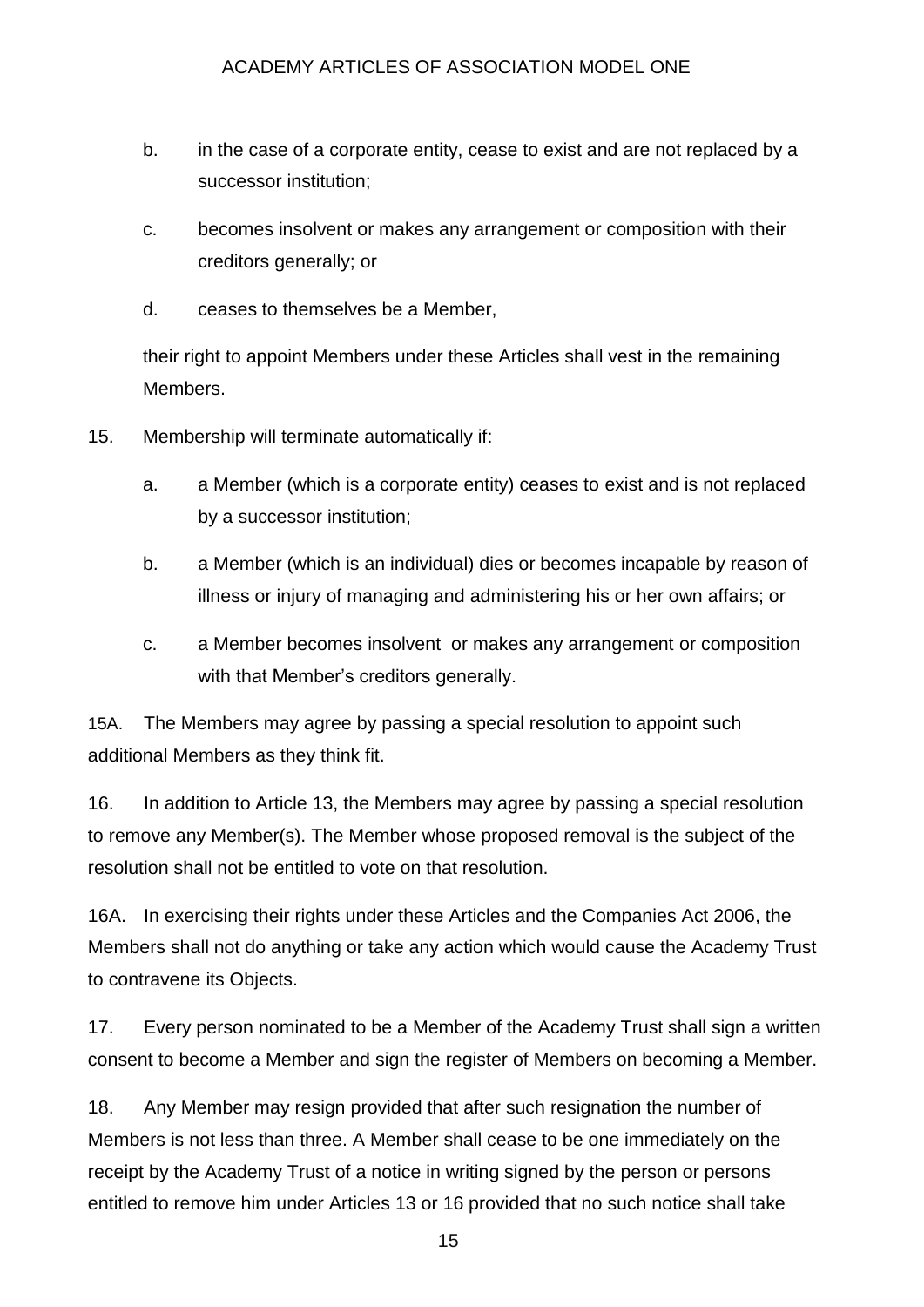effect when the number of Members is less than three unless it contains or is accompanied by the appointment of a replacement Member.

## **GENERAL MEETINGS**

19. The Academy Trust shall hold an Annual General Meeting each Academy Financial Year in addition to any other meetings in that year, and shall specify the meeting as such in the notices calling it; and not more than fifteen months shall elapse between the date of one Annual General Meeting of the Academy Trust and that of the next. Provided that so long as the Academy Trust holds its first Annual General Meeting within eighteen months of its incorporation, it need not hold it in the year of its incorporation or the following year. The Annual General Meeting shall be held at such time and place as the Trustees shall appoint. All meetings other than the Annual General Meetings shall be called General Meetings.

20. The Trustees may call General Meetings and, on the requisition of Members pursuant to the provisions of the Companies Act 2006, shall forthwith proceed to convene a General Meeting in accordance with that Act. If there are not within the United Kingdom sufficient Trustees to call a General Meeting, any Trustee or any Member of the Academy Trust may call a General Meeting.

## **NOTICE OF GENERAL MEETINGS**

21. General meetings shall be called by at least fourteen clear days' notice but may be called by shorter notice if it is so agreed by a majority in number of Members having a right to attend and vote and together representing not less than 90% of the total voting rights at that meeting.

21A. The notice shall specify the time and place of the meeting and the general nature of the business to be transacted and, in the case of an Annual General Meeting, shall specify the meeting as such. The notice shall also state that the Member is entitled to appoint a proxy. The notice shall be given to all the Members, to the Trustees and auditors.

22. The accidental omission to give notice of a meeting to, or the non-receipt of notice of a meeting by, any person entitled to receive notice shall not invalidate the proceedings at that meeting.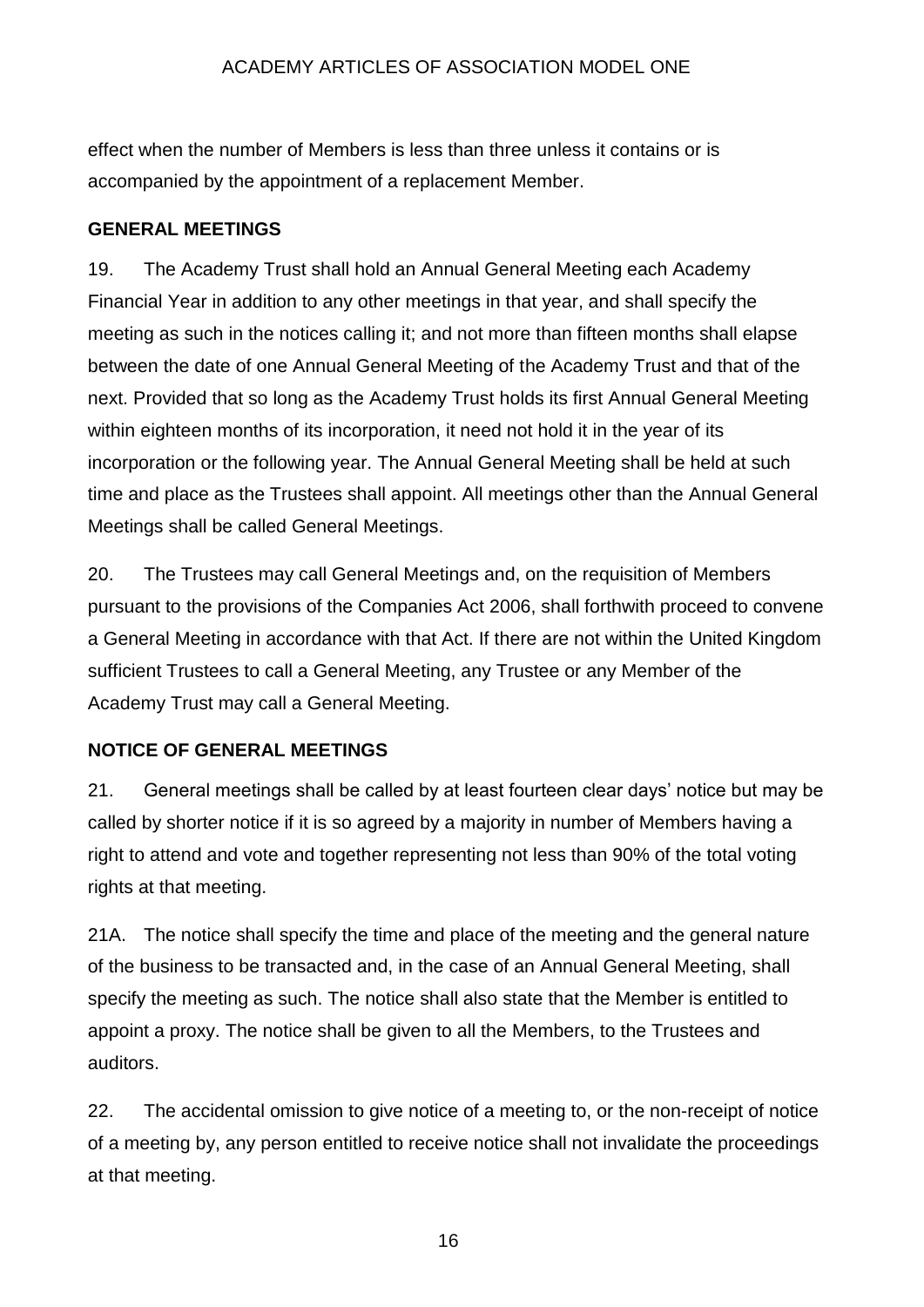#### **PROCEEDINGS AT GENERAL MEETINGS**

23. No business shall be transacted at any meeting unless a quorum is present. A Member counts towards the quorum by being present either in person or by proxy. Two persons entitled to vote upon the business to be transacted, each being a Member or a proxy of a Member or a duly authorised representative of a Member organisation shall constitute a quorum.

24. If a quorum is not present within half an hour from the time appointed for the meeting, or if during a meeting a quorum ceases to be present, the meeting shall stand adjourned to the same day in the next week at the same time and place or to such time and place as the Trustees may determine.

25. The Members present and entitled to vote at the meeting shall elect by ordinary resolution one of their number to be the chairman and such election shall be binding on all Members and Trustees present at the meeting.

26. Not used.

27. A Trustee shall, notwithstanding that he is not a Member, be entitled to attend and speak at any General Meeting or Annual General Meeting.

28. The chairman may, with the consent of a majority of the Members at a meeting at which a quorum is present (and shall if so directed by the meeting), adjourn the meeting from time to time and from place to place, but no business shall be transacted at any adjourned meeting other than the business which might properly have been transacted at the meeting had the adjournment not taken place. When a meeting is adjourned for fourteen days or more, at least seven clear days' notice shall be given specifying the time, date and place of the adjourned meeting and the general nature of the business to be transacted. Otherwise it shall not be necessary to give any such notice.

29. A resolution put to the vote of the meeting shall be decided on a show of hands unless before, or on the declaration of the result of the show of hands, a poll is duly demanded. Subject to the provisions of the Companies Act 2006, a poll may be demanded:

a. by the chairman; or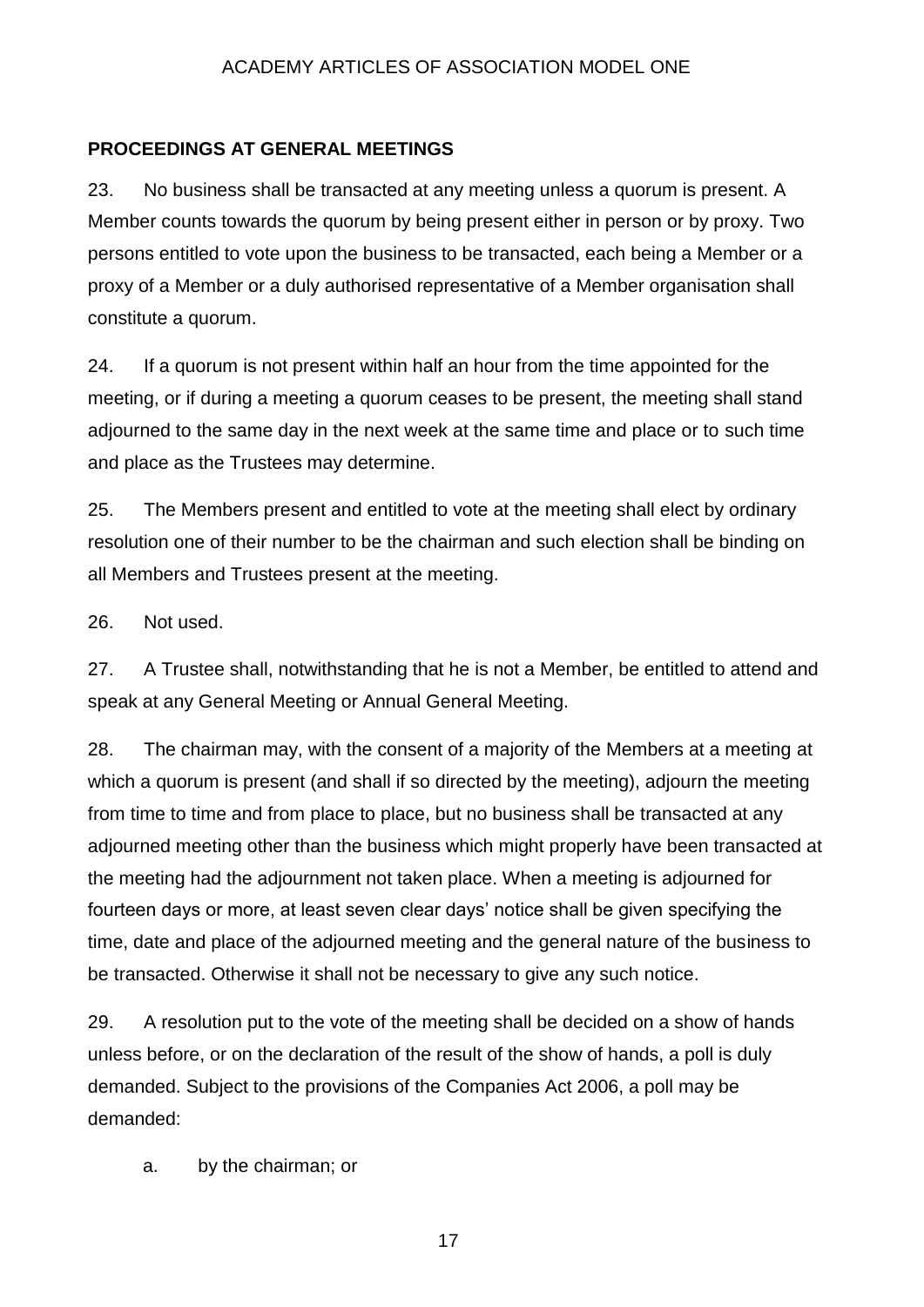- b. by at least two Members having the right to vote at the meeting; or
- c. by a Member or Members representing not less than one-tenth of the total voting rights of all the Members having the right to vote at the meeting.

30. Unless a poll is duly demanded a declaration by the chairman that a resolution has been carried or carried unanimously, or by a particular majority, or lost, or not carried by a particular majority and an entry to that effect in the minutes of the meeting shall be conclusive evidence of the fact without proof of the number or proportion of the votes recorded in favour of or against such resolution.

31. The demand for a poll may be withdrawn, before the poll is taken, but only with the consent of the chairman. The withdrawal of a demand for a poll shall not invalidate the result of a show of hands declared before the demand for the poll was made.

32. A poll shall be taken as the chairman directs and he may appoint scrutineers (who need not be Members) and fix a time, date and place for declaring the results. The result of the poll shall be deemed to be the resolution of the meeting at which the poll was demanded.

33. A poll demanded on the election of the chairman or on a question of adjournment shall be taken immediately. A poll demanded on any other question shall be taken either immediately or at such time, date and place as the chairman directs not being more than thirty days after the poll is demanded. The demand for a poll shall not prevent the continuance of a meeting for the transaction of any business other than the question on which the poll is demanded. If a poll is demanded before the declaration of the result of a show of hands and the demand is duly withdrawn, the meeting shall continue as if the demand had not been made.

34. No notice need be given of a poll not taken immediately if the time, date and place at which it is to be taken are announced at the meeting at which it is demanded. In other cases at least seven clear days' notice shall be given specifying the time, date and place at which the poll is to be taken.

35. A resolution in writing agreed by such number of Members as required if it had been proposed at a General Meeting shall be as effectual as if it had been passed at a General Meeting duly convened and held provided that a copy of the proposed resolution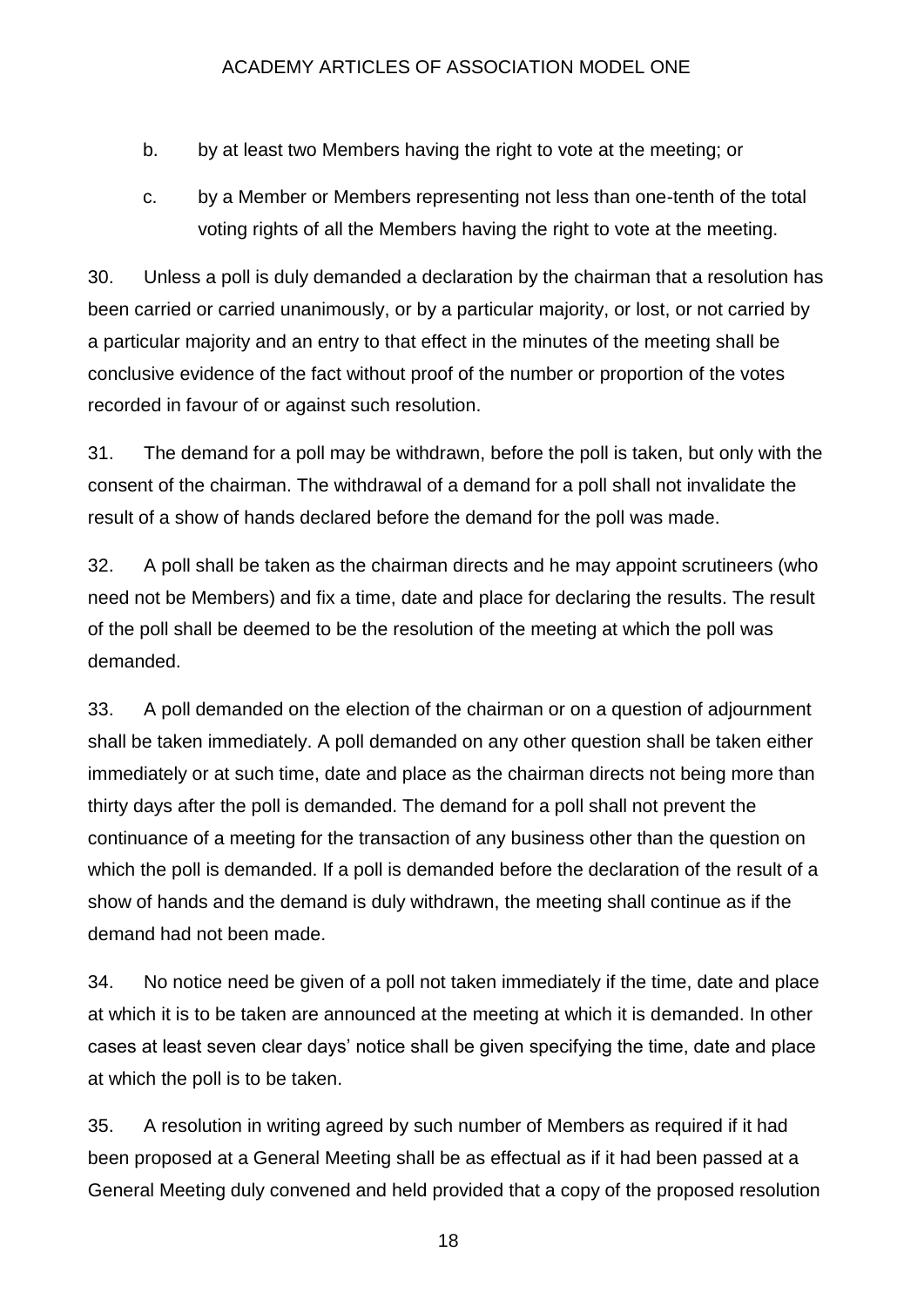has been sent to every Member. The resolution may consist of several instruments in the like form each agreed by one or more Members.

#### **VOTES OF MEMBERS**

36. On the show of hands every Member present in person shall have one vote. On a poll every Member present in person or by proxy shall have one vote.

37. Not used.

38. No Member shall be entitled to vote at any General Meeting unless all moneys then payable by him to the Academy Trust have been paid.

39. No objections shall be raised to the qualification of any person to vote at any General Meeting except at the meeting or adjourned meeting at which the vote objected to is tendered, and every vote not disallowed at the meeting shall be valid. Any objection made in due time shall be referred to the chairman whose decision shall be final and conclusive.

40. An instrument appointing a proxy shall be in writing, signed by or on behalf of the appointer and shall be in the following form (or in a form as near thereto as circumstances allow or in any other form which is usual or which the Trustees may approve) -

> "I/We, …….., of ………, being a Member/Members of the above named Academy Trust, hereby appoint …… of ……, or in his absence, …….. of ……. as my/our proxy to attend, speak and vote in my/our name[s] and on my/our behalf at the annual general meeting/ general meeting of the Academy Trust to be held on .....20[], and at any adjournment thereof.

Signed on ..... 20[ ]"

41. Where it is desired to afford Members an opportunity of instructing the proxy how he shall act the instrument appointing a proxy shall be in the following form (or in a form as near thereto as circumstances allow or in any other form which is usual or which the Trustees may approve) -

> "I/We, ……., of ……., being a Member/Members of the above named Academy Trust, hereby appoint …. of ……., or in his absence, ….. of ……, as my/our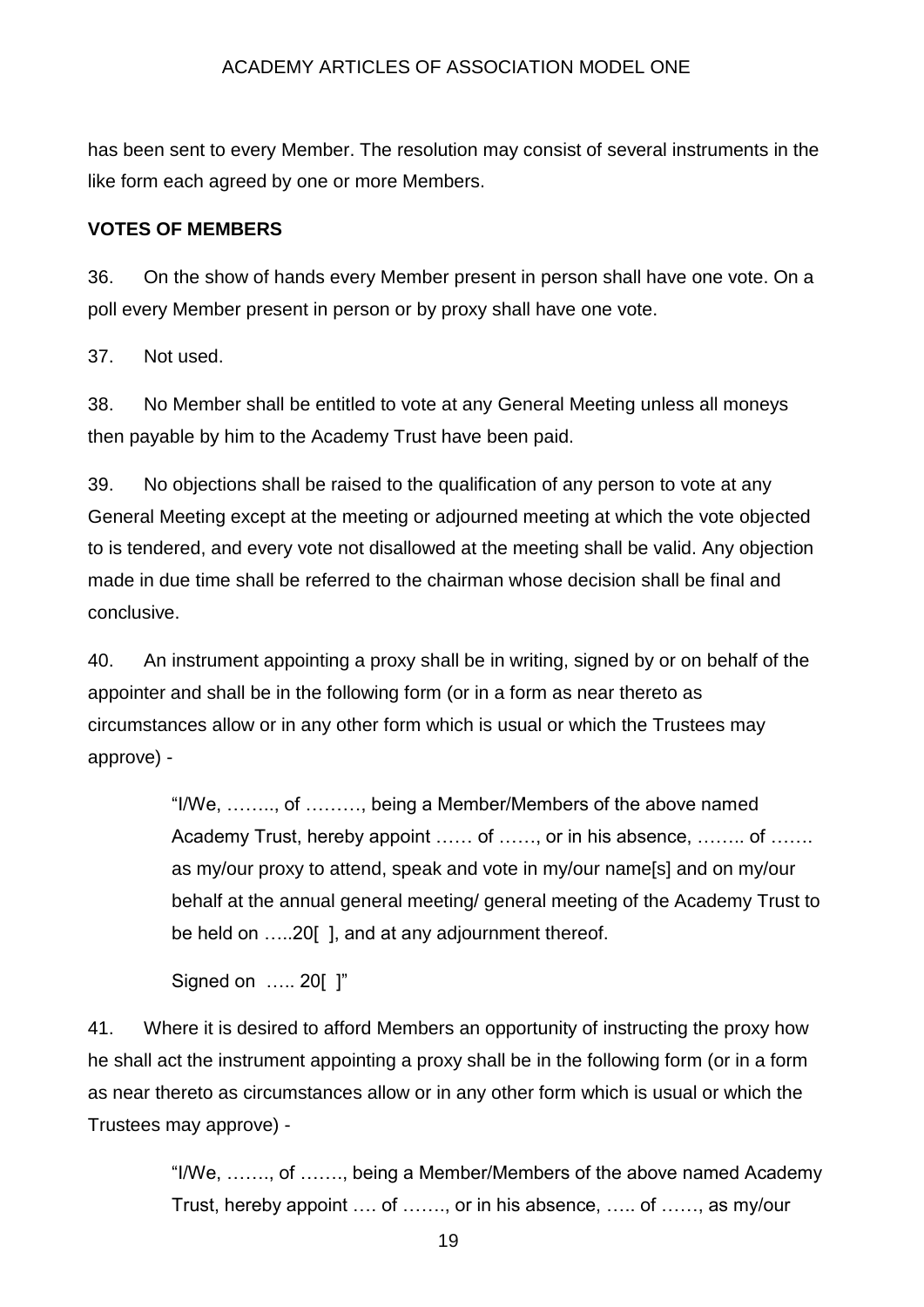proxy to attend, speak and vote in my/our name[s] and on my/our behalf at the annual general meeting/ general meeting of the Academy Trust, to be held on ..., 20 [ ], and at any adiournment thereof.

This form is to be used in respect of the resolutions mentioned below as follows:

Resolution No. 1 \*for \* against

Resolution No. 2 \*for \* against.

Strike out whichever is not desired.

Unless otherwise instructed, the proxy may vote as he thinks fit or abstain from voting.

Signed on 20[ ]"

42. The instrument appointing a proxy and any authority under which it is signed or a copy of such authority certified by a notary or in some other way approved by the Trustees may:

- a. be deposited at the office or at such other place within the United Kingdom as is specified in the notice convening the meeting or in any instrument of proxy sent out by the Academy Trust in relation to the meeting not less than 48 hours before the time for holding the meeting or adjourned meeting at which the person named in the instrument proposes to vote; or
- b. in the case of a poll taken more than 48 hours after it is demanded, be deposited as aforesaid after the poll has been demanded and not less than 24 hours before the time appointed for the taking of the poll; or
- c. where the poll is not taken forthwith but is taken not more than 48 hours after it was demanded, be delivered at the meeting at which the poll was demanded to the chairman or to the Clerk or to any Trustee,

and an instrument of proxy which is not deposited or delivered in a manner so permitted shall be invalid.

43. A vote given or poll demanded by proxy or by the duly authorised representative of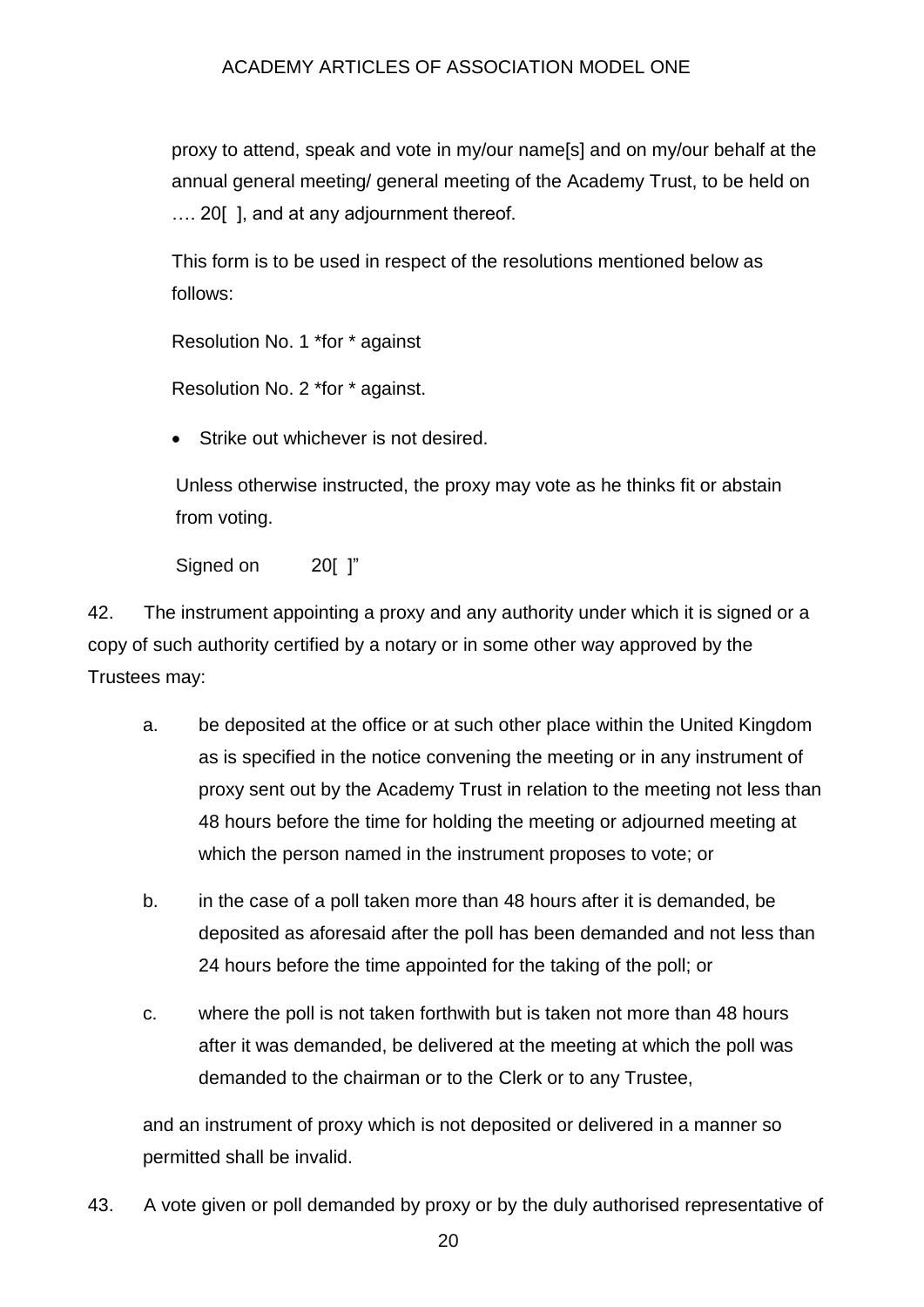a corporation shall be valid notwithstanding the previous determination of the authority of the person voting or demanding a poll unless notice of the determination was received by the Academy Trust at the office or at such other place at which the instrument of proxy was duly deposited before the commencement of the meeting or adjourned meeting at which the vote given or the poll demanded or (or in the case of a poll taken otherwise than on the same day as the meeting or adjourned meeting) the time appointed for taking the poll.

44. Any organisation which is a Member of the Academy Trust may by resolution of its board of directors or other governing body authorise such person as it thinks fit to act as its representative at any meeting of the Academy Trust, and the person so authorised shall be entitled to exercise the same powers on behalf of the organisation which he represents as that organisation could exercise if it were an individual Member of the Academy Trust.

## **TRUSTEES**

45. The number of Trustees shall be not less than three but (unless otherwise determined by ordinary resolution) shall not be subject to any maximum.

46. Subject to Articles 48-49 and 53, the Academy Trust shall have the following Trustees:

- a. up to 7 Trustees, appointed under Article 50; and
- b. a minimum of 2 Parent Trustees elected or appointed under Articles 53-56 in the event that no Local Governing Bodies are established under Article 100a or if no provision is made for at least 2 Parent Local Governors on each established Local Governing Body pursuant to Article 101A.

47. The Academy Trust may also have any Co-opted Trustee appointed under Article 58.

48. The first Trustees shall be those persons named in the statement delivered pursuant to sections 9 and 12 of the Companies Act 2006.

49. Future Trustees shall be appointed or elected, as the case may be, under these Articles. Where it is not possible for such a Trustee to be appointed or elected due to the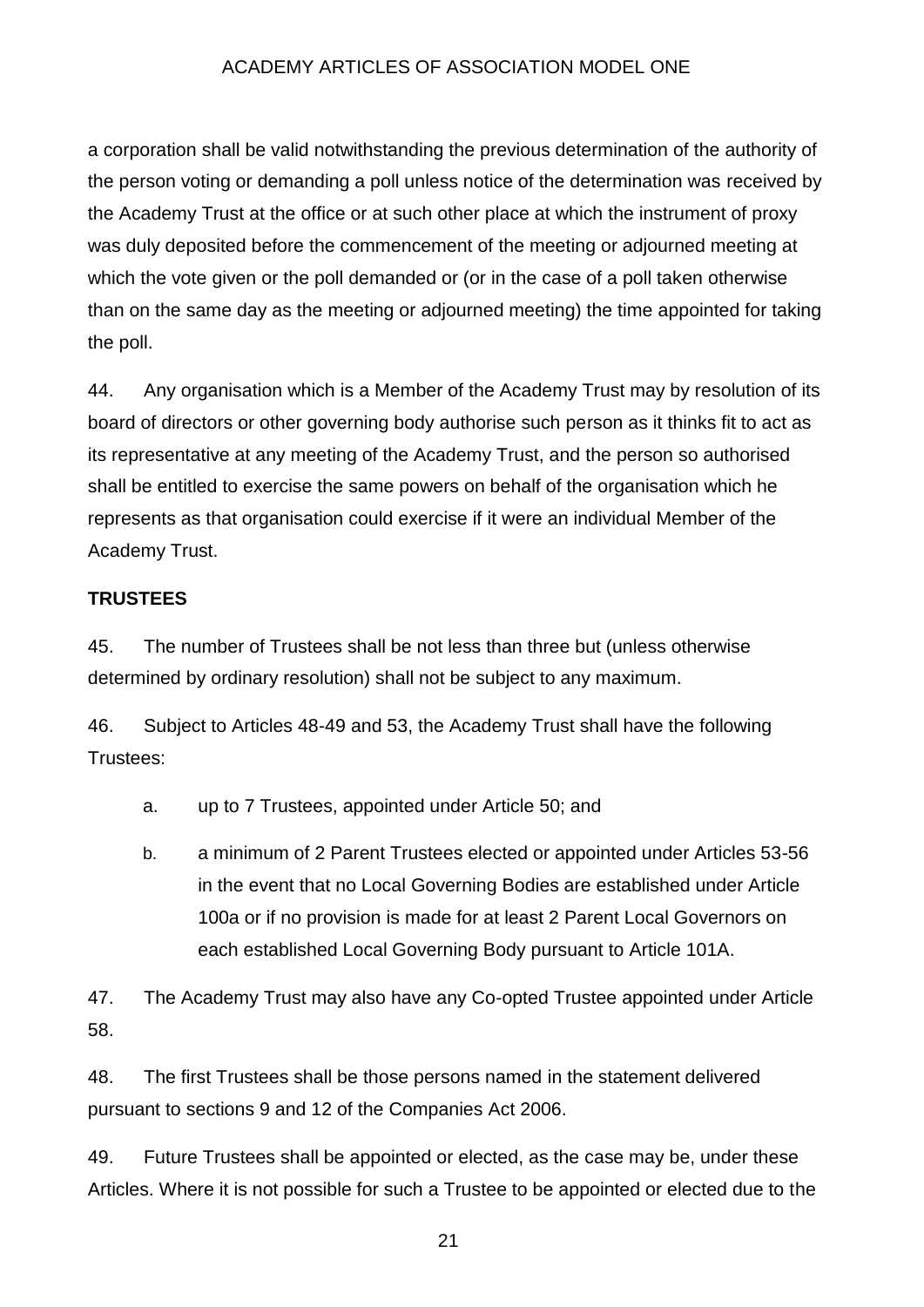fact that an Academy has not yet been established, then the relevant Article or part thereof shall not apply.

## **APPOINTMENT OF TRUSTEES**

50. The Members may appoint by ordinary resolution up to 7 Trustees.

50A. Not used

50B. The total number of Trustees (including the Chief Executive Officer if they so choose to act as Trustee under Article 57) who are employees of the Academy Trust shall not exceed one third of the total number of Trustees.

51. Not used.

52. Not used.

#### **PARENT TRUSTEES**

53. In circumstances where the Trustees have not appointed Local Governing Bodies in respect of the Academies as envisaged in Article 100a or if no provision is made for at least 2 Parent Local Governors on each established Local Governing Body pursuant to Article 101A there shall be a minimum of two Parent Trustees and otherwise such number as the Members shall decide who shall be appointed or elected in accordance with Articles 54 - 56.

54. Parent Trustees and Parent Local Governors shall be elected or, if the number of parents, or individuals exercising parental responsibility, standing for election is less than the number of vacancies, appointed (in accordance with the terms of reference determined by the Trustees from time to time). The elected or appointed Parent Trustees must be a parent, or an individual exercising parental responsibility, of a registered pupil at one or more of the Academies at the time when he is elected or appointed. The elected (or, if the number of parents or individuals exercising parental responsibility standing for election is less than the number of vacancies, appointed) Parent Local Governors of the Local Governing Body must be a parent, or an individual exercising parental responsibility, of a registered pupil at one or more of the Academies overseen by the Local Governing Body at the time when he is elected or appointed.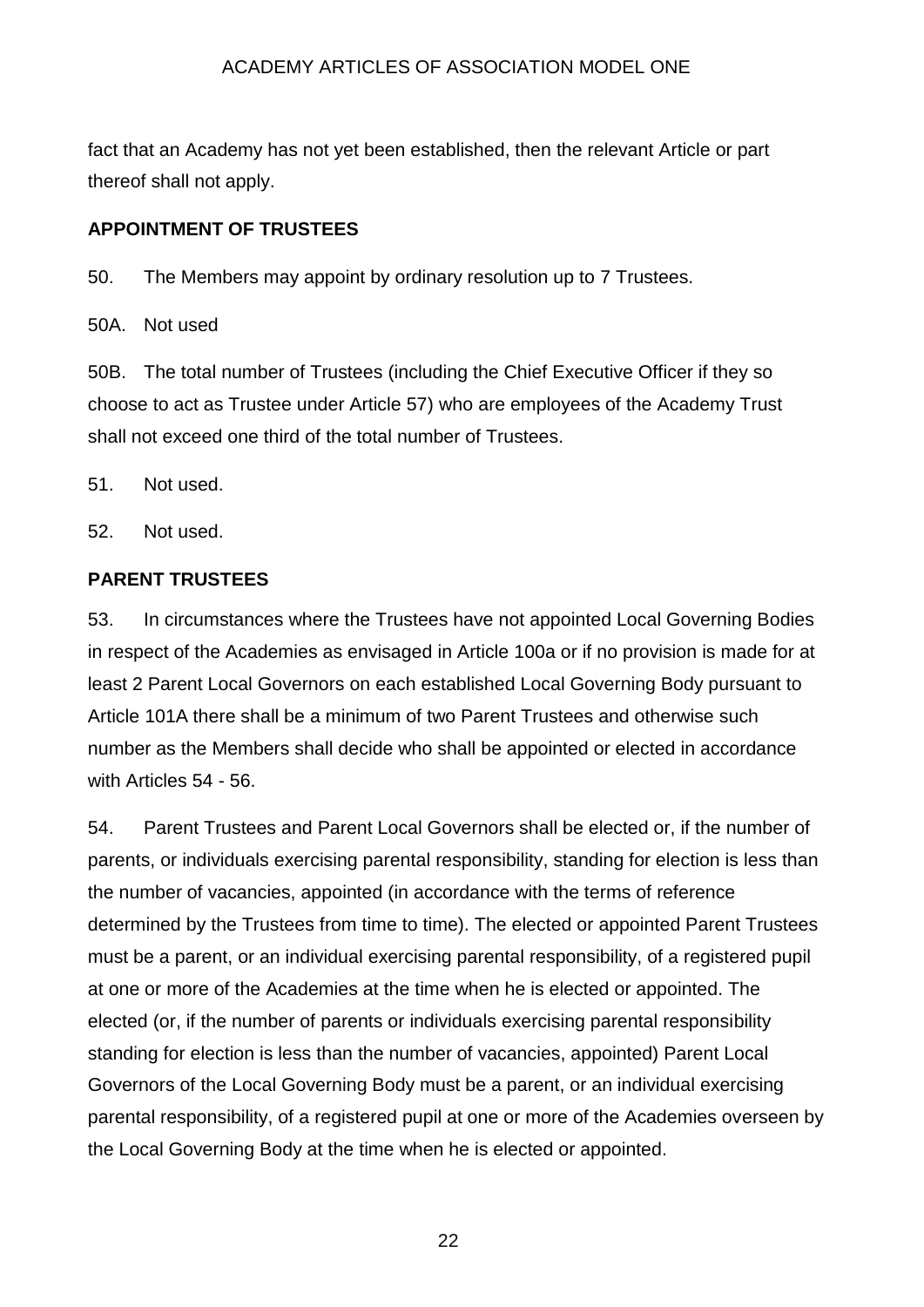54AA In the case of 16-19 Academies, references to 'a parent, or an individual exercising parental responsibility, of a registered pupil at one or more of the Academies' in Article 54 shall be deemed to be references to 'a parent or an individual exercising parental responsibility of, a registered student at that 16-19 Academy' or, in circumstances where no parent, or an individual exercising parental responsibility, of a registered student at the 16-19 Academy is willing or able to act as a Parent Trustee or a Parent Local Governor, references to 'a parent, or an individual exercising parental responsibility, of a registered pupil at one or more of the Academies' shall be deemed to be references to 'a parent, or an individual exercising parental responsibility, of a child of above compulsory school age but not above the age of 19.

54A. The number of Parent Trustees and Parent Local Governors required shall be made up by Parent Trustees and Parent Local Governors appointed by the Trustees if the number of parents, or individuals exercising parental responsibility, standing for election is less than the number of vacancies.

55. The Trustees shall make all necessary arrangements for, and determine all other matters relating to, an election of the Parent Trustees or Parent Local Governors, including any question of whether a person is a parent, or an individual exercising parental responsibility, of a registered pupil at one of the Academies. Any election of the Parent Trustees or Parent Local Governors which is contested shall be held by secret ballot. For the purposes of any election of Parent Local Governors, any parent, or an individual exercising parental responsibility, of a registered pupil at the Academies overseen by the Local Governing Body shall be eligible to vote.

56. In appointing a Parent Trustee or Parent Local Governor the Trustees shall appoint a person who is the parent, or an individual exercising parental responsibility, of a registered pupil at an Academy as described in Articles 54 and 54AA; or where the Trustees are exercising their power to appoint a Parent Trustee or Parent Local Governor and it is not reasonably practical to appoint a parent, or an individual exercising parental responsibility, as described in Articles 54 and 54AA, then the Trustees may appoint a person who is the parent, or an individual exercising parental responsibility, of a child within the age range of at least one of the Academies or, in the case of an appointment to a Local Governing Body, the age range of at least one of the Academies overseen by that Local Governing Body.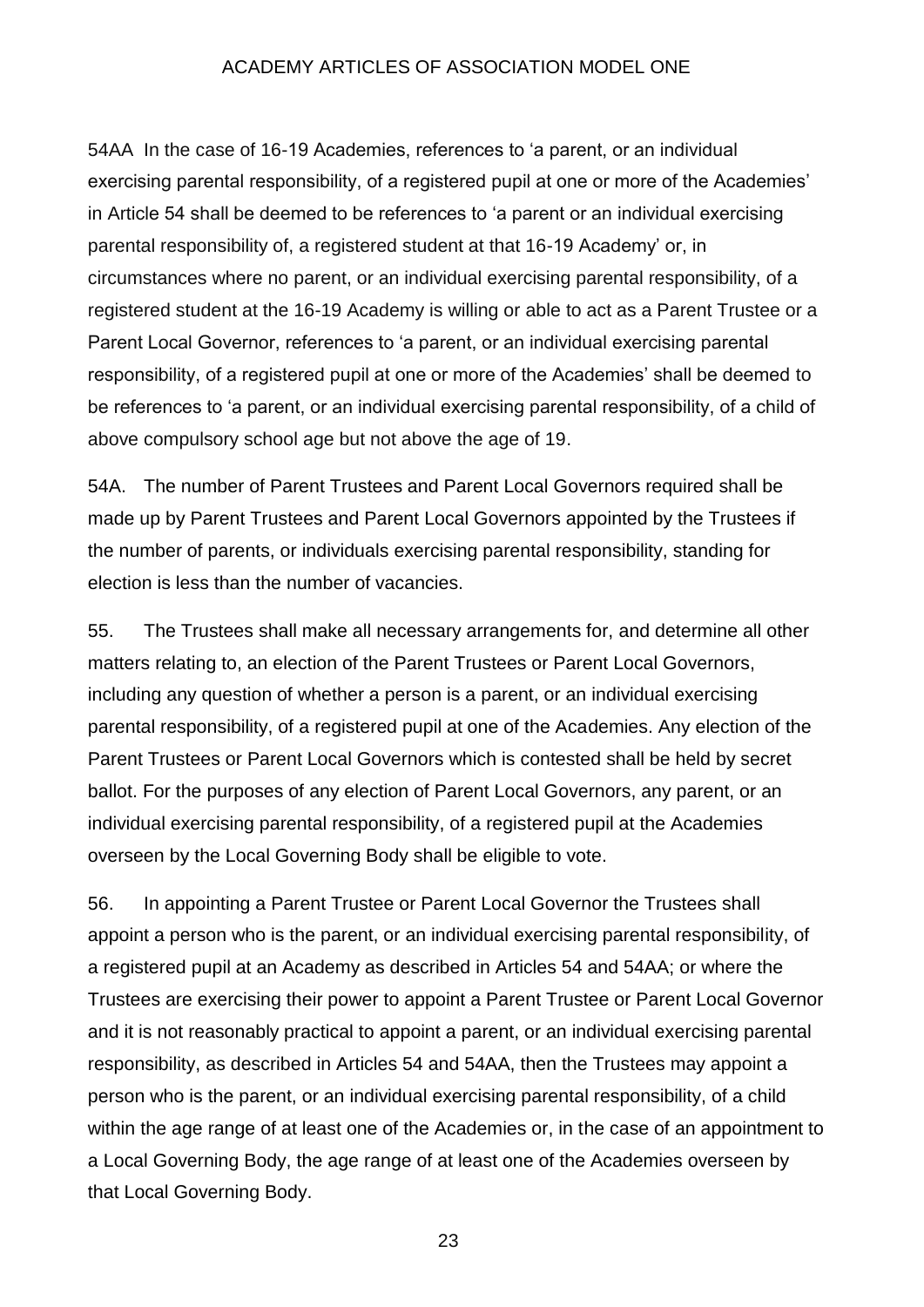## **CHIEF EXECUTIVE OFFICER**

57. Providing that the Chief Executive Officer agrees so to act, the Members may by ordinary resolution appoint the Chief Executive Officer as a Trustee.

## **CO-OPTED TRUSTEES**

58. The Trustees may appoint Co-opted Trustees. A 'Co-opted Trustee' means a person who is appointed to be a Trustee by being Co-opted by Trustees who have not themselves been so appointed. The Trustees may not co-opt an employee of the Academy Trust as a Co-opted Trustee if thereby the number of Trustees who are employees of the Academy Trust would exceed one third of the total number of Trustees including the Chief Executive Officer to the extent he or she is a Trustee.

59 – 63. Not used.

## **TERM OF OFFICE**

64. The term of office for any Trustee shall be four years, save that this time limit shall not apply to any post which is held ex officio. Subject to remaining eligible to be a particular type of Trustee, any Trustee may be re-appointed or re-elected at an Annual General Meeting.

## **RESIGNATION AND REMOVAL**

65. A Trustee shall cease to hold office if he resigns his office by notice to the Academy Trust (but only if at least three Trustees will remain in office when the notice of resignation is to take effect).

66. A Trustee shall cease to hold office if he is removed by the person or persons who appointed or elected him, or otherwise by ordinary resolution of the Members in accordance with the Companies Act 2006.

67. Where a Trustee resigns his office or is removed from office, the Trustee or, where he is removed from office, those removing him, shall give written notice thereof to the Clerk.

## **SUSPENSION**

67A. The board of Trustees may by resolution passed at a meeting of the Trustees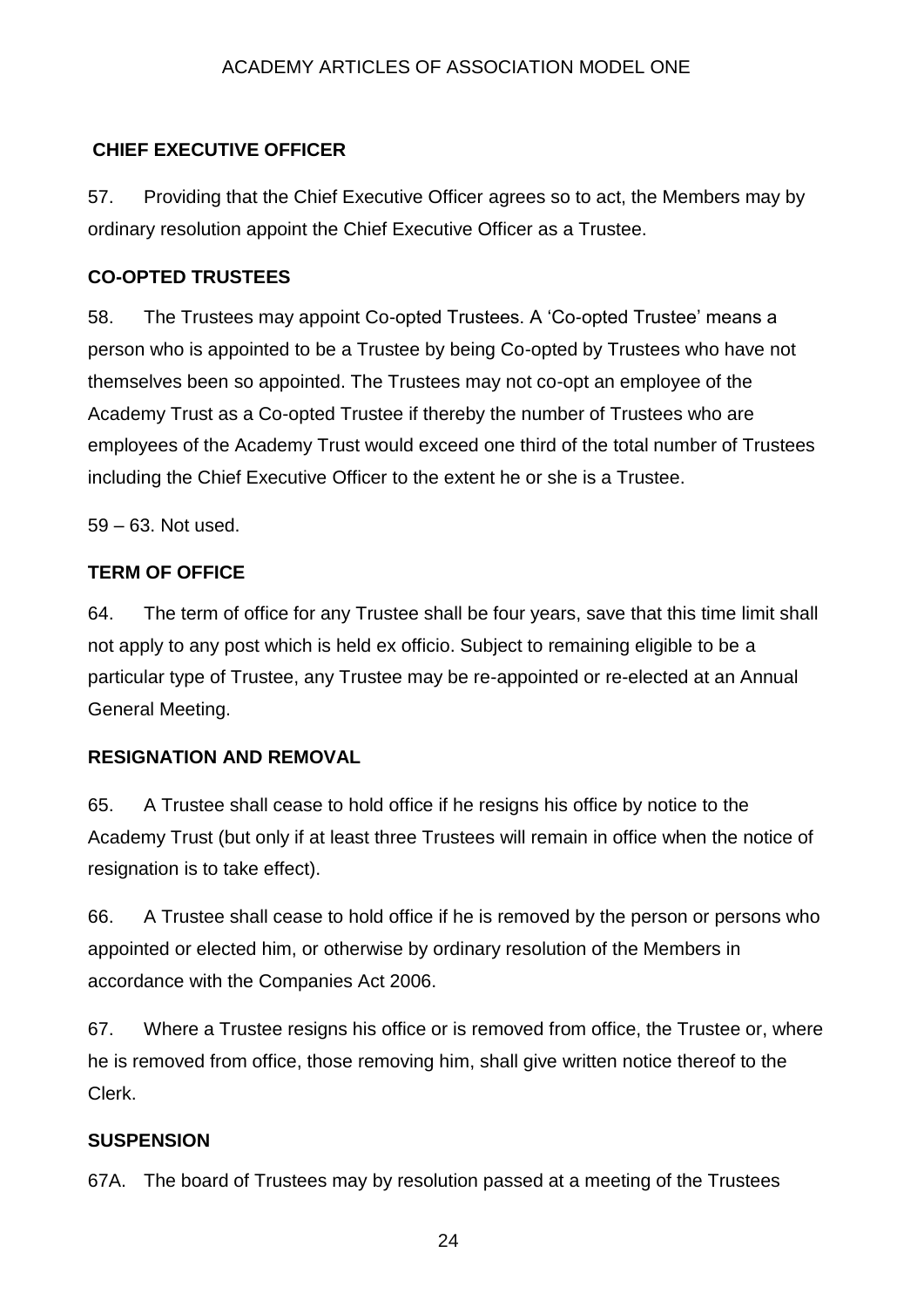suspend a Trustee for all or any meetings of the Academy Trust, or of a committee, for a fixed period of up to 6 months where the Trustee has acted in a way that is inconsistent with the professional ethos of the board of Trustees (which shall include a failure to undertake training appropriate to their role, whether or not directed to do so by the board of Trustees) and has brought or is likely to bring the Academy Trust, any of its Academies or the office of the Trustee into disrepute.

67B. A resolution to suspend a Trustee from office does not have effect unless the matter is specified as an item of business on the agenda for the meeting.

67C. Before a vote is taken on a resolution to suspend a Trustee, the Trustee proposing the resolution must at the meeting state the reasons for doing so. In addition the Trustee who is the subject of the resolution must be given the opportunity to make a statement in response before withdrawing from the meeting.

67D. Nothing in Articles 67A-C may be read as affecting the right of a Trustee who has been suspended to receive notices of, and agendas and reports or other papers for, meetings of the board of Trustees during the period of their suspension.

67E. A Trustee may not be disqualified from continuing to hold office for failure to attend any meeting of the board of Trustees under Article 70 while suspended under Article 67A.

## **DISQUALIFICATION OF TRUSTEES**

68. No person shall be qualified to be a Trustee unless he is aged 18 or over at the date of his election or appointment. No current pupil or current student of any of the Academies shall be a Trustee.

69. A Trustee shall cease to hold office if he becomes incapable by reason of illness or injury of managing or administering his own affairs.

70. A Trustee shall cease to hold office if he is absent without the permission of the Trustees from all their meetings held within a period of six months and the Trustees resolve that his office be vacated.

71. A person shall be disqualified from holding or continuing to hold office as a Trustee if -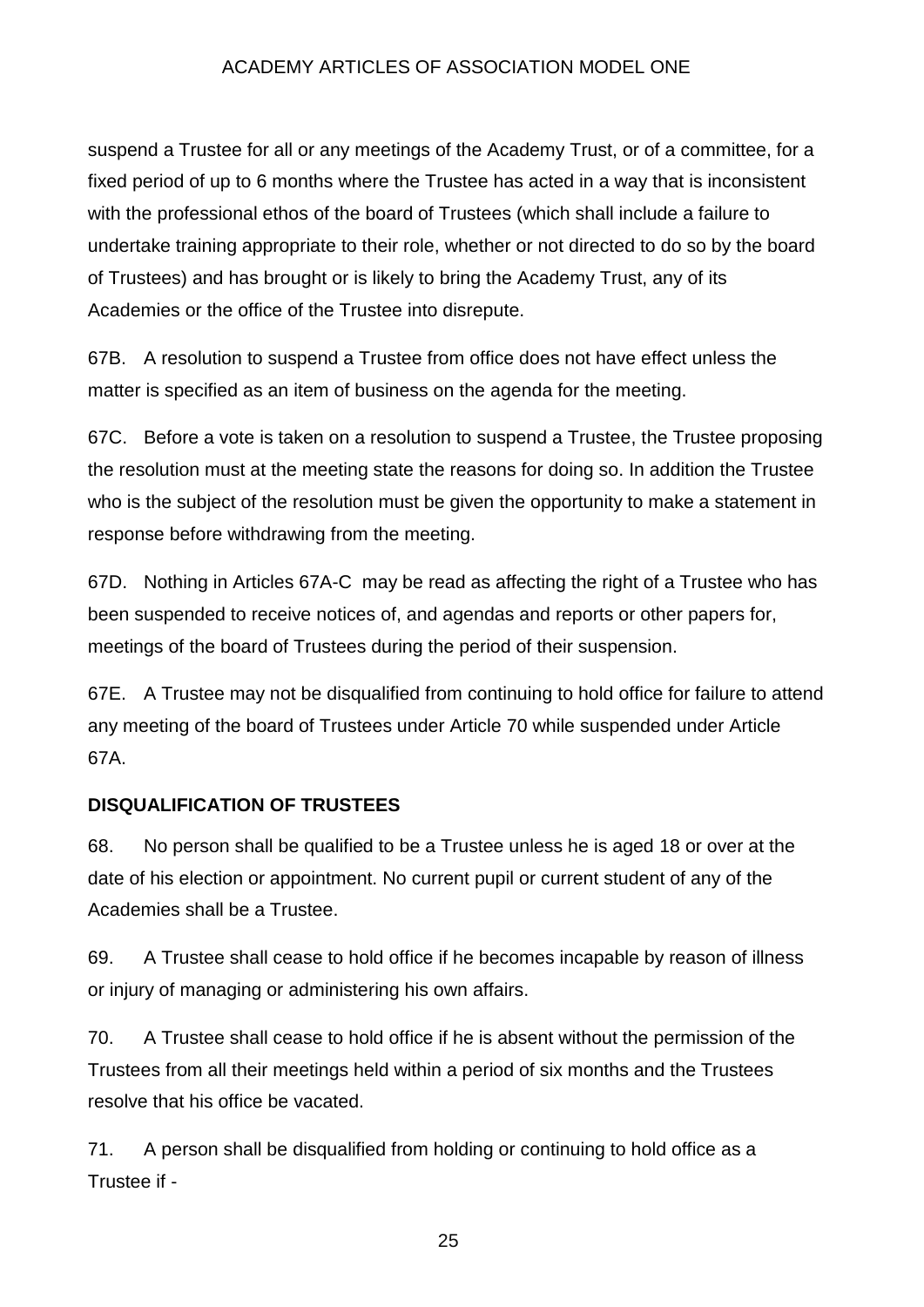- a. he has been declared bankrupt and/or his estate has been seized from his possession for the benefit of his creditors and the declaration or seizure has not been discharged, annulled or reduced; or
- b. he is the subject of a bankruptcy restrictions order or an interim order.

72. A person shall be disqualified from holding or continuing to hold office as a Trustee at any time when he is subject to a disqualification order or a disqualification undertaking under the Company Directors Disqualification Act 1986 or to an order made under section 429(2)(b) of the Insolvency Act 1986 (failure to pay under county court administration order).

73. A Trustee shall cease to hold office if he ceases to be a Trustee by virtue of any provision in the Companies Act 2006, is disqualified from acting as a trustee by virtue of section 178 of the Charities Act 2011 (or any statutory re-enactment or modification of that provision).

74. A person shall be disqualified from holding or continuing to hold office as a Trustee if he has been removed from the office of charity trustee or trustee for a charity by an order made by the Charity Commission or the High Court on the grounds of any misconduct or mismanagement in the administration of the charity for which he was responsible or to which he was privy, or which he by his conduct contributed to or facilitated.

75. Not used.

76. Not used.

77. A person shall be disqualified from holding or continuing to hold office as a Trustee where he has, at any time, been convicted of any criminal offence, excluding any that have been spent under the Rehabilitation of Offenders Act 1974 as amended, and excluding any offence for which the maximum sentence is a fine or a lesser sentence except where a person has been convicted of any offence which falls under section 178 of the Charities Act 2011.

78. After the first Academy has opened, a person shall be disqualified from holding or continuing to hold office as a Trustee if he has not provided to the chairman of the Trustees a criminal records certificate at an enhanced disclosure level under section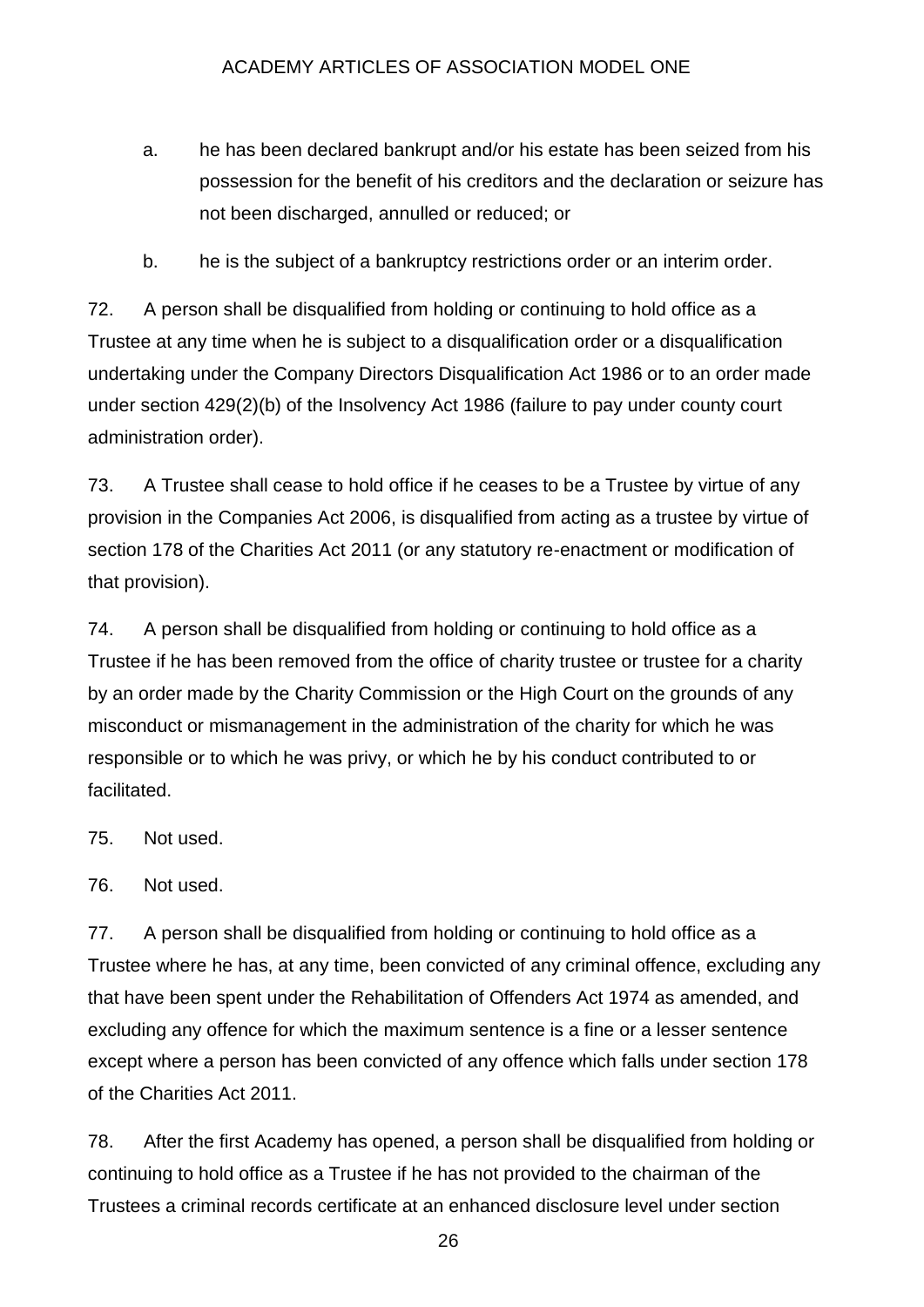113B of the Police Act 1997. In the event that the certificate discloses any information which would in the opinion of either the chairman or the Chief Executive Officer confirm their unsuitability to work with children that person shall be disqualified. If a dispute arises as to whether a person shall be disqualified, a referral shall be made to the Secretary of State to determine the matter. The determination of the Secretary of State shall be final.

79. Where, by virtue of these Articles a person becomes disqualified from holding, or continuing to hold office as a Trustee; and he is, or is proposed, to become such a Trustee, he shall upon becoming so disqualified give written notice of that fact to the Clerk.

80. Articles 68 to 74, Articles 77 to 79 and Articles 97 to 98 also apply to any member of any committee or delegate of the Trustees, including a Local Governing Body, who is not a Trustee.

## **CLERK TO THE TRUSTEES**

81. The Clerk shall be appointed by the Trustees for such term, at such remuneration and upon such conditions as they may think fit; and any Clerk so appointed may be removed by them. The Clerk shall not be a Trustee, or the Chief Executive Officer*.* Notwithstanding this Article, the Trustees may, where the Clerk fails to attend a meeting of theirs, appoint any one of their number or any other person to act as Clerk for the purposes of that meeting. The Clerk may, but need not be, the appointed company secretary of the Academy Trust.

## **CHAIRMAN AND VICE-CHAIRMAN OF THE TRUSTEES**

82. The Trustees shall each school year elect a chairman and a vice-chairman from among their number. A Trustee who is employed by the Academy Trust shall not be eligible for election as chairman or vice-chairman.

83. Subject to Article 84, the chairman or vice-chairman shall hold office as such until his successor has been elected in accordance with Article 85.

84. The chairman or vice-chairman may at any time resign his office by giving notice in writing to the Clerk. The chairman or vice-chairman shall cease to hold office if:

a. he ceases to be a Trustee;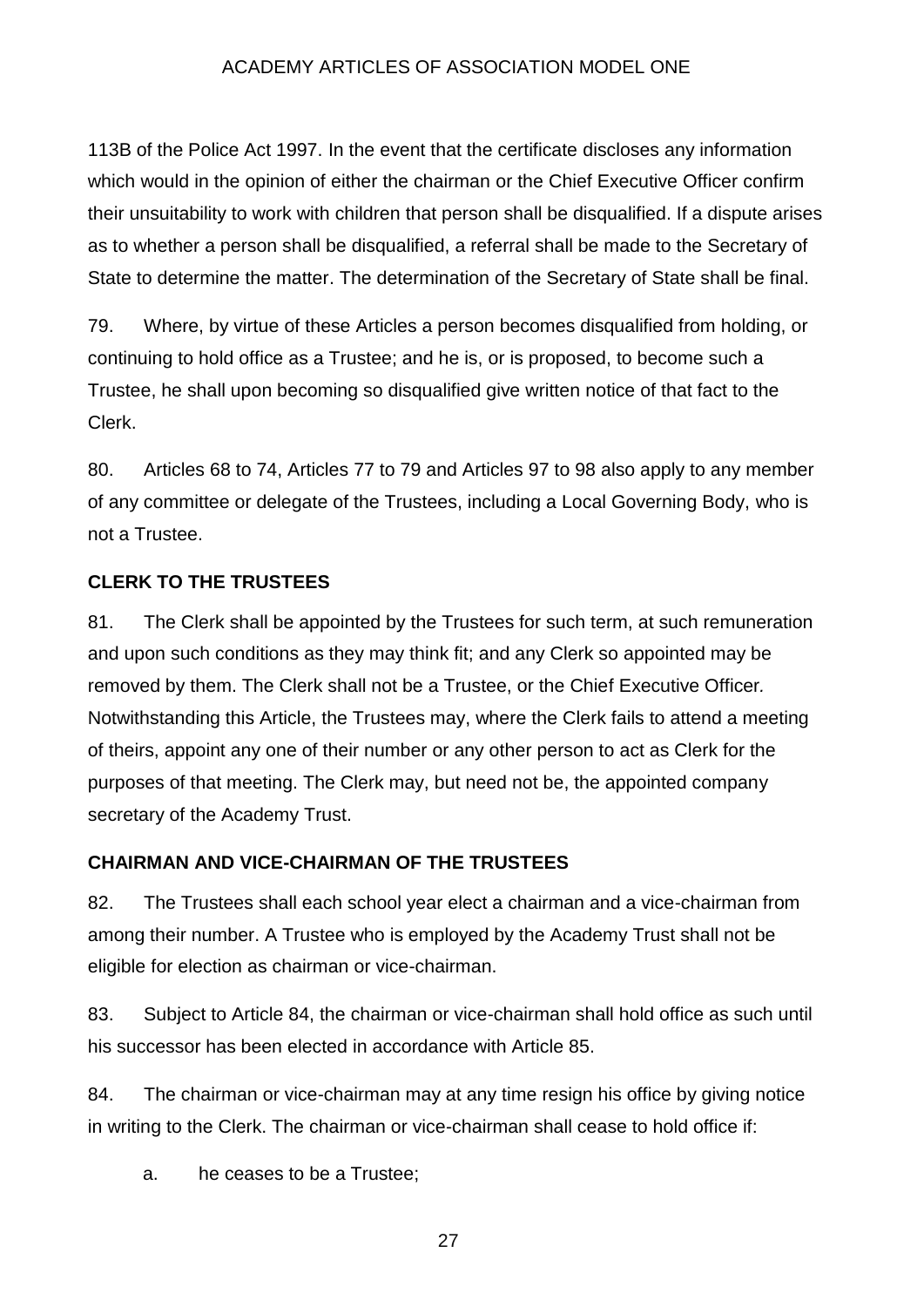- b. he is employed by the Academy Trust;
- c. he is removed from office in accordance with these Articles; or
- d. in the case of the vice-chairman, he is elected in accordance with these Articles to fill a vacancy in the office of chairman.

85. Where by reason of any of the matters referred to in Article 84, a vacancy arises in the office of chairman or vice-chairman, the Trustees shall at their next meeting elect one of their number to fill that vacancy.

86. Where the chairman is absent from any meeting or there is at the time a vacancy in the office of the chairman, the vice-chairman shall act as the chair for the purposes of the meeting.

87-89. Not used.

90. The Trustees may remove the chairman or vice-chairman from office in accordance with these Articles.

91. A resolution to remove the chairman or vice-chairman from office which is passed at a meeting of the Trustees shall not have effect unless:

- a. it is confirmed by a resolution passed at a second meeting of the Trustees held not less than fourteen days after the first meeting; and
- b. the matter of the chairman's or vice-chairman's removal from office is specified as an item of business on the agenda for each of those meetings.

92. Before the Trustees resolve at the relevant meeting on whether to confirm the resolution to remove the chairman or vice-chairman from office, the Trustee or Trustees proposing his removal shall at that meeting state their reasons for doing so and the chairman or vice-chairman shall be given an opportunity to make a statement in response.

## **POWERS OF TRUSTEES**

93. Subject to provisions of the Companies Act 2006, the Articles and to any directions given by special resolution, the business of the Academy Trust shall be managed by the Trustees who may exercise all the powers of the Academy Trust. No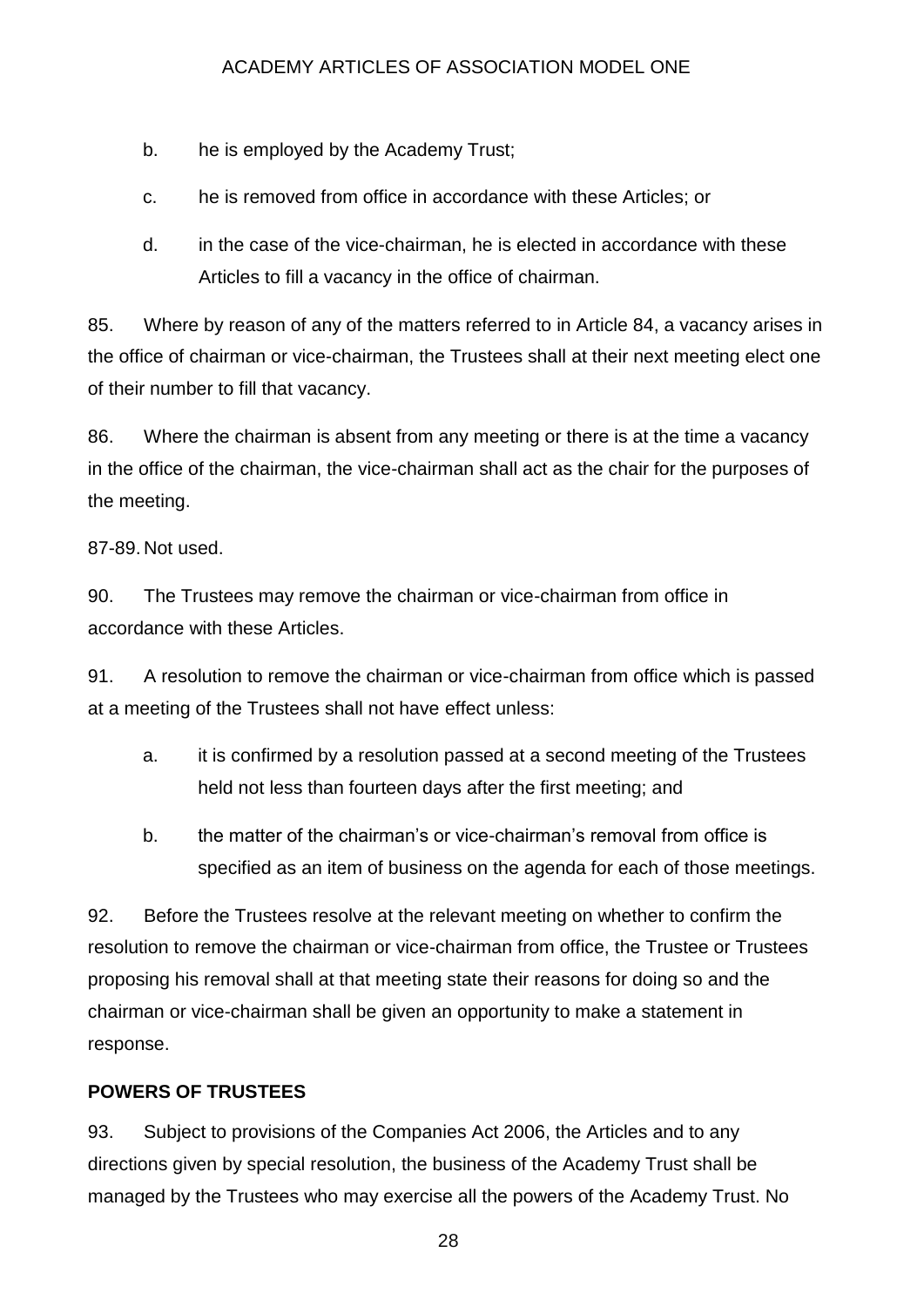alteration of the Articles and no such direction shall invalidate any prior act of the Trustees which would have been valid if that alteration had not been made or that direction had not been given. The powers given by this Article shall not be limited by any special power given to the Trustees by the Articles and a meeting of Trustees at which a quorum is present may exercise all the powers exercisable by the Trustees.

94. In addition to all powers hereby expressly conferred upon them and without detracting from the generality of their powers under the Articles the Trustees shall have the following powers, namely:

- a. to expend the funds of the Academy Trust in such manner as they shall consider most beneficial for the achievement of the Objects and to invest in the name of the Academy Trust such part of the funds as they may see fit and to direct the sale or transposition of any such investments and to expend the proceeds of any such sale in furtherance of the Objects; and
- b. to enter into contracts on behalf of the Academy Trust.

95. In the exercise of their powers and functions, the Trustees may consider any advice given by the Chief Executive Officer to the extent he or she is not a Trustee and any other executive officer.

96. Any bank account in which any money of the Academy Trust is deposited shall be operated by the Trustees in the name of the Academy Trust. All cheques and orders for the payment of money from such an account shall be signed by at least two signatories authorised by the Trustees.

#### **CONFLICTS OF INTEREST**

97. Any Trustee who has or can have any direct or indirect duty or personal interest (including but not limited to any Personal Financial Interest) which conflicts or may conflict with his duties as a Trustee shall disclose that fact to the Trustees as soon as he becomes aware of it. A Trustee must absent himself from any discussions of the Trustees in which it is possible that a conflict will arise between his duty to act solely in the interests of the Academy Trust and any duty or personal interest (including but not limited to any Personal Financial Interest).

98. For the purpose of Article 97, a Trustee has a Personal Financial Interest in the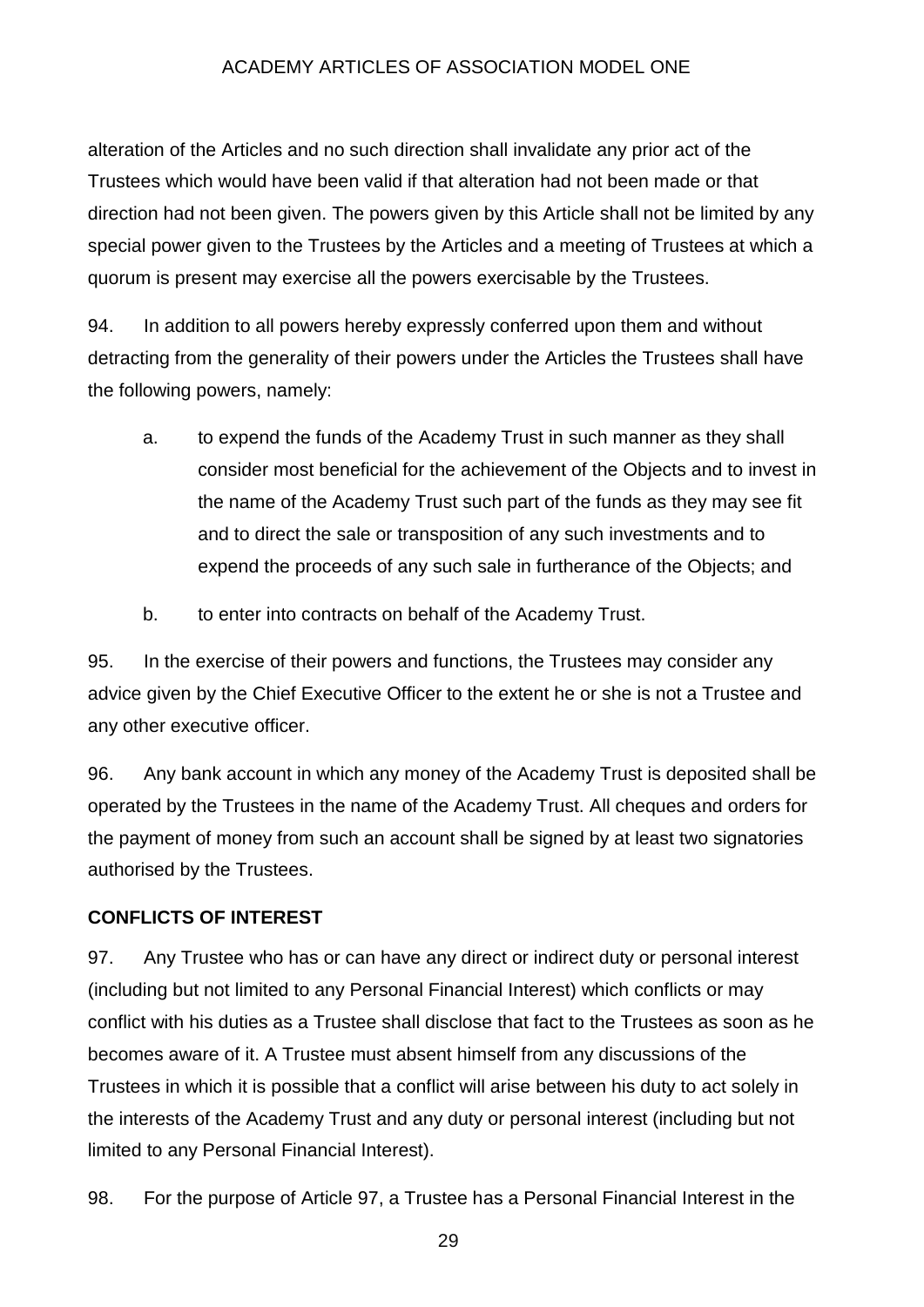employment or remuneration of, or the provision of any other benefit to, that Trustee as permitted by and as defined by Articles 6.5-6.8A.

## **THE MINUTES**

99. The minutes of the proceedings of a meeting of the Trustees shall be drawn up and entered into a book kept for the purpose by the person acting as Clerk for the purposes of the meeting; and shall be signed (subject to the approval of the Trustees) at the same or next subsequent meeting by the person acting as chairman thereof.

## **COMMITTEES**

100. Subject to these Articles, the Trustees:

- a. may appoint committees to be known as Local Governing Bodies for each Academy (and the same Local Governing Body may be appointed for more than one Academy); and
- b. may establish any other committee.

101. Subject to these Articles, the constitution, membership and proceedings of any committee shall be determined by the Trustees. The establishment, terms of reference, constitution and membership of any committee of the Trustees shall be reviewed at least once in every twelve months. The membership of any committee of the Trustees may include persons who are not Trustees, provided that (with the exception of the Local Governing Bodies) a majority of members of any such committee shall be Trustees. Except in the case of a Local Governing Body, no vote on any matter shall be taken at a meeting of a committee of the Trustees unless the majority of members of the committee present are Trustees.

101A. The Trustees shall ensure that any Local Governing Body shall include at least 2 Parent Local Governors.

- 102. Not used.
- 103. Not used.

104. The functions, duties and proceedings of the Local Governing Bodies or committees shall be subject to regulations made by the Trustees from time to time. Local Governing Bodies may also be established solely for the purpose of fulfilling an advisory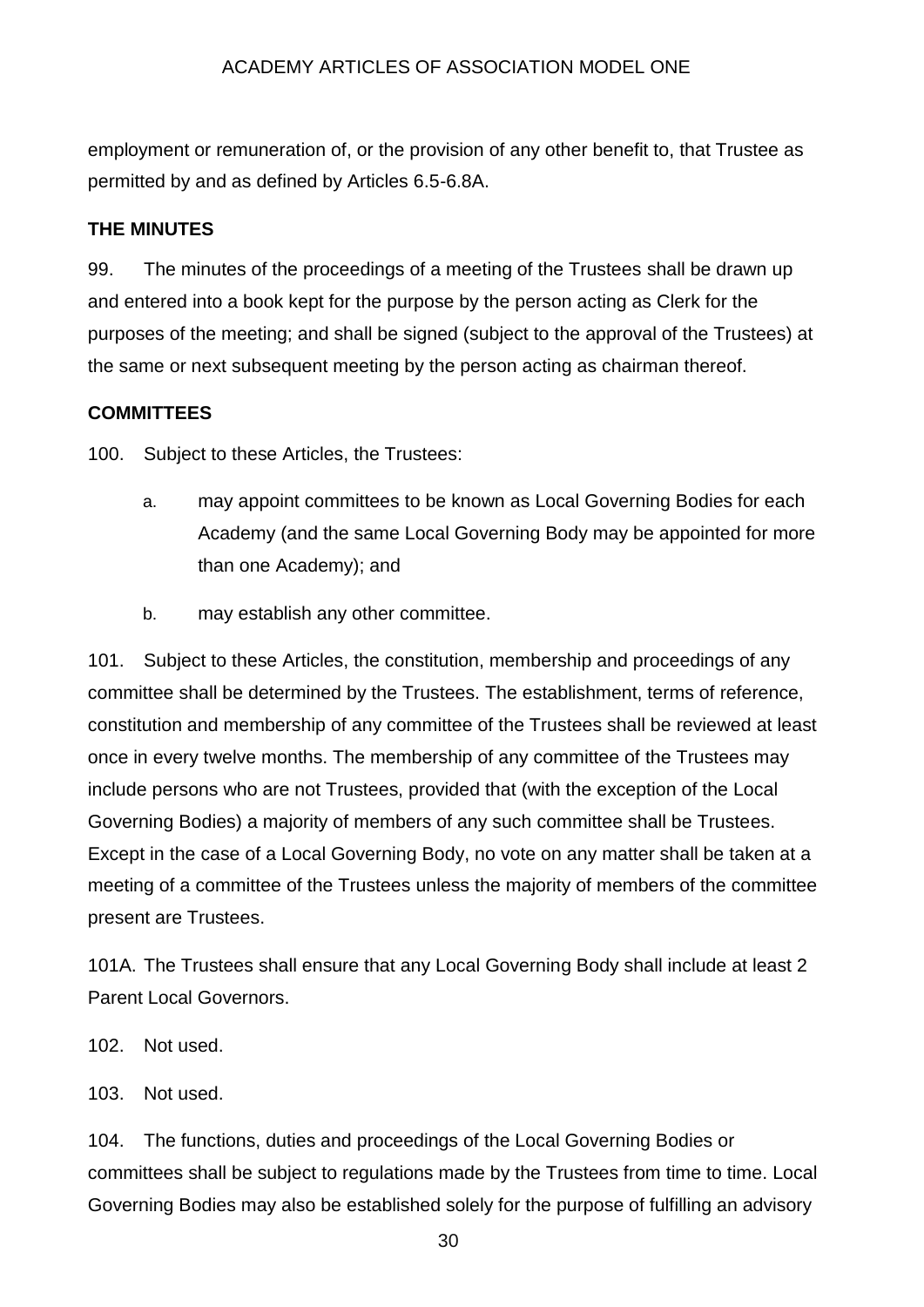function to the board of Trustees.

## **DELEGATION**

105. The Trustees may delegate any of their powers or functions (including the power to sub-delegate) to any Trustee, committee (including any Local Governing Body, the Chief Executive Officer or any other holder of an executive office. Any such delegation shall be made in writing and subject to any conditions the Trustees may impose, and may be revoked or altered.

105A. A Trustee, committee (including any Local Governing Body), the Chief Executive Officer or any other holder of an executive office to whom a power or function of the Trustees is delegated under Article 105 may further sub-delegate those powers or functions (or any of them) to a further person. Where any power or function of the Trustees is sub-delegated by any person to whom it has been delegated, that person must inform the Trustees as soon as reasonably practicable which powers and functions have been further delegated and to whom, and any such sub-delegation shall be made subject to any conditions the Trustees may impose, and may be revoked or altered by the Trustees.

106. Where any power or function of the Trustees has been exercised by any committee (including any Local Governing Body), any Trustee, the Chief Executive Officer any other holder of an executive office, or a person to whom a power or function has been sub-delegated under Article 105A, that person or committee shall report to the Trustees in respect of any action taken or decision made with respect to the exercise of that power or function at the meeting of the Trustees immediately following the taking of the action or the making of the decision.

## **CHIEF EXECUTIVE OFFICER AND PRINCIPALS**

107. The Trustees shall appoint the Chief Executive Officer and the Principals of the Academies. The Trustees may delegate such powers and functions as they consider are required by the Chief Executive Officer and the Principals for the internal organisation, management and control of the Academies (including the implementation of all policies approved by the Trustees and for the direction of the teaching and curriculum at the Academies).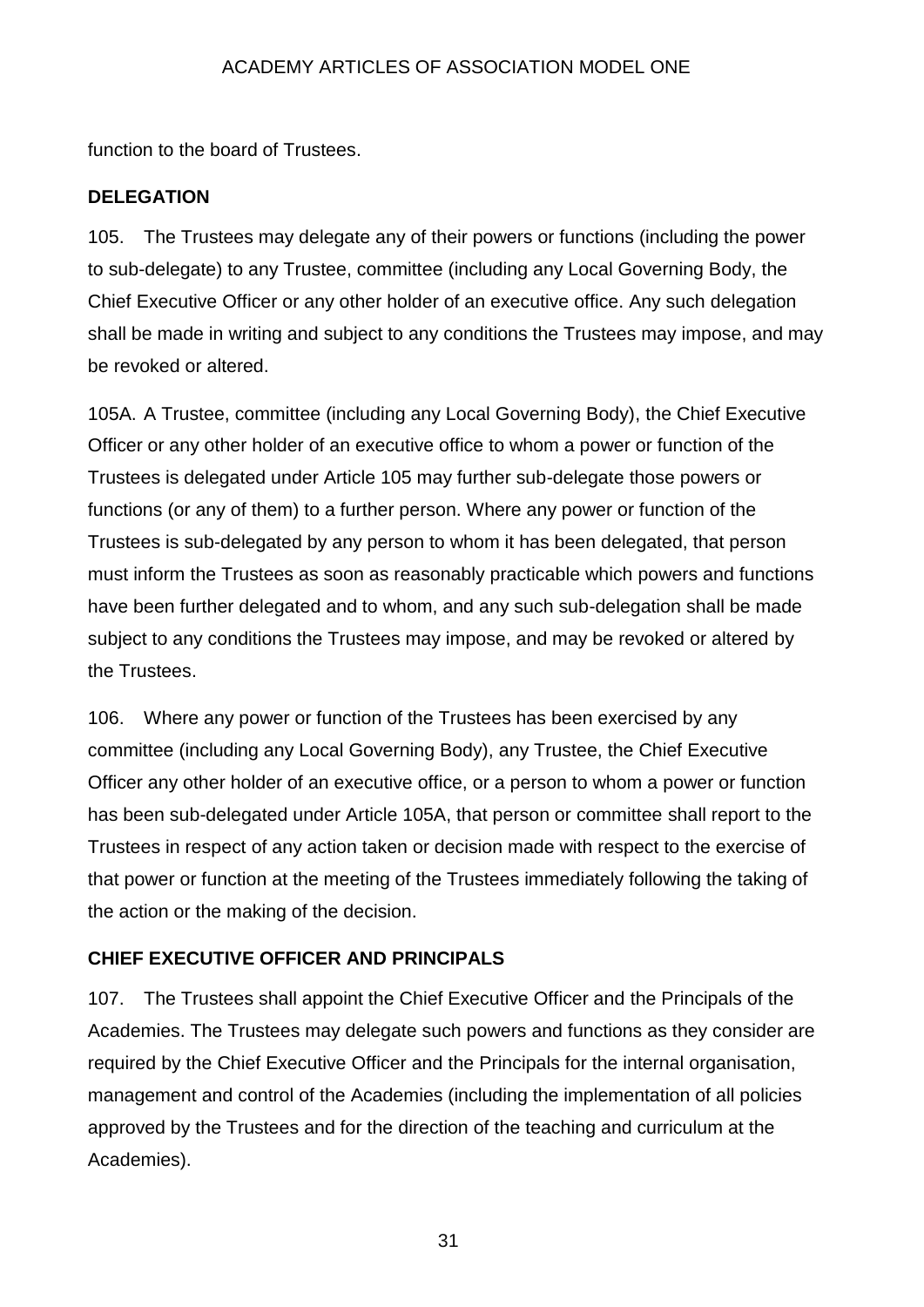#### **MEETINGS OF THE TRUSTEES**

108. Subject to these Articles, the Trustees may regulate their proceedings as they think fit.

109. The Trustees shall hold at least three meetings in every school year. Meetings of the Trustees shall be convened by the Clerk. In exercising his functions under this Article the Clerk shall comply with any direction:

- a. given by the Trustees; or
- b. given by the chairman of the Trustees or, in his absence or where there is a vacancy in the office of chairman, the vice-chairman of the Trustees, so far as such direction is not inconsistent with any direction given as mentioned in (a).

110. Any three Trustees may, by notice in writing given to the Clerk, requisition a meeting of the Trustees; and it shall be the duty of the Clerk to convene such a meeting as soon as is reasonably practicable.

111. Each Trustee shall be given at least seven clear days before the date of a meeting:

- a. notice in writing thereof, signed by the Clerk, and sent to each Trustee at the address provided by each Trustee from time to time; and
- b. a copy of the agenda for the meeting;

provided that where the chairman or, in his absence or where there is a vacancy in the office of chairman, the vice-chairman, so determines on the ground that there are matters demanding urgent consideration, it shall be sufficient if the written notice of a meeting, and the copy of the agenda thereof are given within such shorter period as he directs.

112. The convening of a meeting and the proceedings conducted thereat shall not be invalidated by reason of any individual not having received written notice of the meeting or a copy of the agenda thereof.

113. A resolution to rescind or vary a resolution carried at a previous meeting of the Trustees shall not be proposed at a meeting of the Trustees unless the consideration of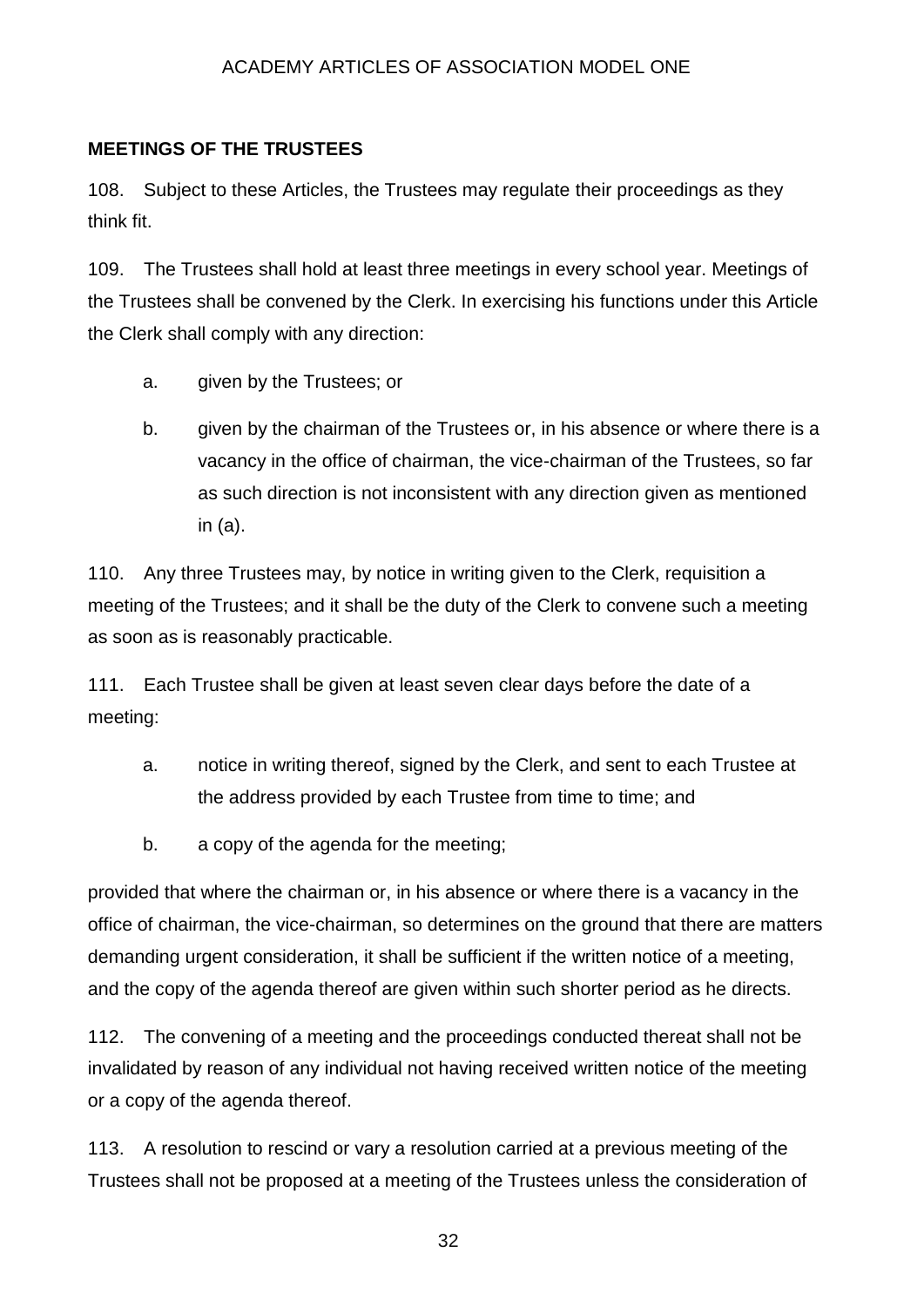the rescission or variation of the previous resolution is a specific item of business on the agenda for that meeting.

114. A meeting of the Trustees shall be terminated forthwith if:

- a. the Trustees so resolve; or
- b. the number of Trustees present ceases to constitute a quorum for a meeting of the Trustees in accordance with Article 117, subject to Article 119.

115. Where in accordance with Article 114 a meeting is not held or is terminated before all the matters specified as items of business on the agenda for the meeting have been disposed of, a further meeting shall be convened by the Clerk as soon as is reasonably practicable, but in any event within seven days of the date on which the meeting was originally to be held or was so terminated.

116. Where the Trustees resolve in accordance with Article 114 to adjourn a meeting before all the items of business on the agenda have been disposed of, the Trustees shall before doing so determine the time and date at which a further meeting is to be held for the purposes of completing the consideration of those items, and they shall direct the Clerk to convene a meeting accordingly.

117. Subject to Article 119, the quorum for a meeting of the Trustees, and any vote on any matter thereat, shall be any three Trustees, or where greater, any one third (rounded up to a whole number) of the total number of Trustees holding office at the date of the meeting, who are in each case present at the meeting and entitled to vote on the matters to be resolved.

118. The Trustees may act notwithstanding any vacancies in their number, but, if the numbers of Trustees is less than the number fixed as the quorum, the continuing Trustees may act only for the purpose of filling vacancies or of calling a General Meeting.

119. The quorum for the purposes of:

- a. any vote on the removal of a Trustee in accordance with Article 66; and
- b. any vote on the removal of the chairman of the Trustees in accordance with Article 90;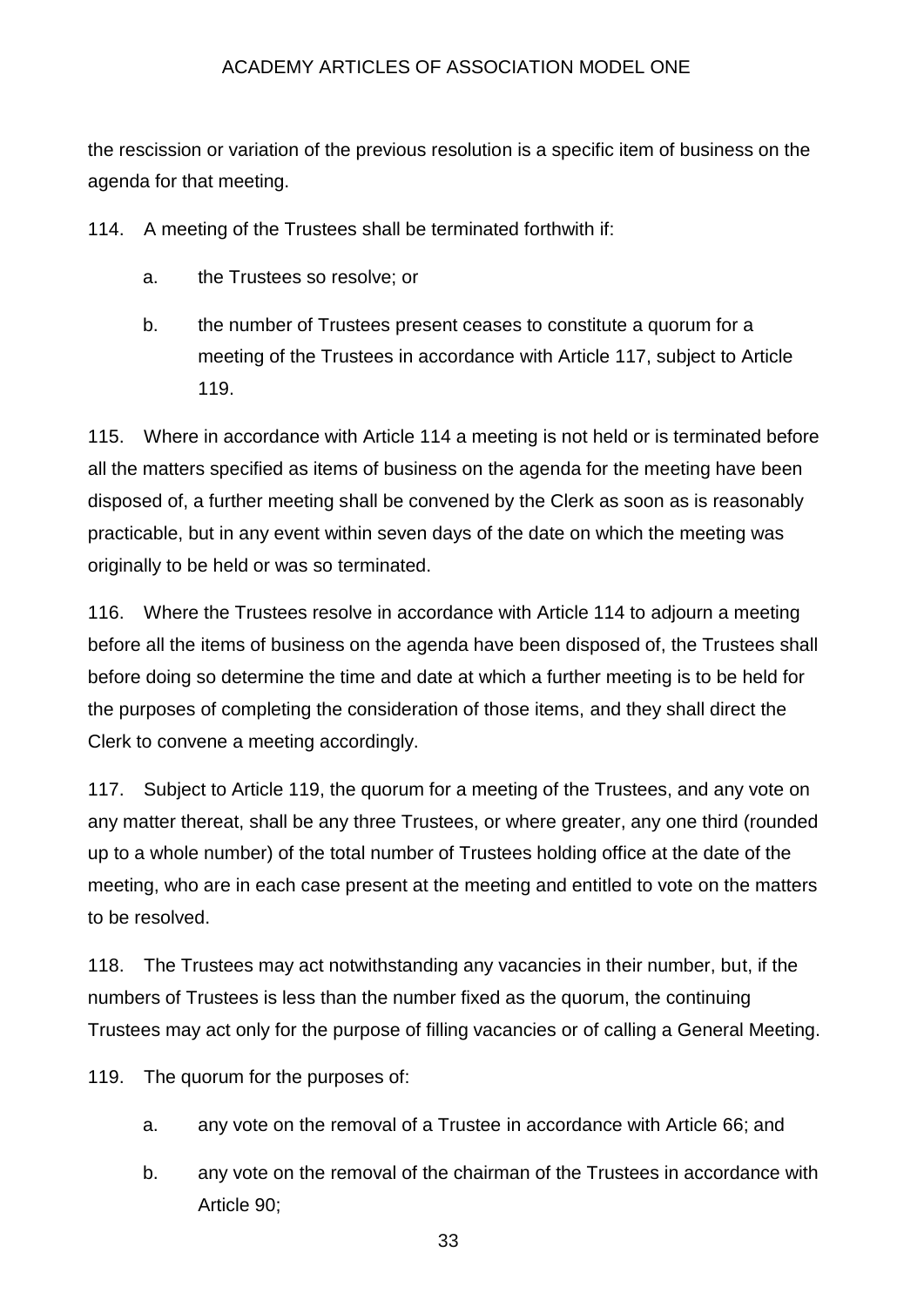shall be any two-thirds (rounded up to a whole number) of the persons who are at the time Trustees present at the meeting and entitled to vote on those respective matters.

120. Subject to these Articles, every question to be decided at a meeting of the Trustees shall be determined by a majority of the votes of the Trustees present and voting on the question. Every Trustee shall have one vote.

121. Subject to Articles 117-119, where there is an equal division of votes, the chairman of the meeting shall have a casting vote in addition to any other vote he may have.

122. The proceedings of the Trustees shall not be invalidated by:

- a. any vacancy among their number; or
- b. any defect in the election, appointment or nomination of any Trustee.

123. A resolution in writing, signed by all the Trustees entitled to receive notice of a meeting of Trustees or of a committee of Trustees, shall be valid and effective as if it had been passed at a meeting of Trustees or (as the case may be) a committee of Trustees duly convened and held. Such a resolution may consist of several documents in the same form, each signed by one or more of the Trustees.

124. Subject to Article 125, the Trustees shall ensure that a copy of:

- a. the agenda for every meeting of the Trustees;
- b. the draft minutes of every such meeting, if they have been approved by the person acting as chairman of that meeting;
- c. the signed minutes of every such meeting; and
- d. any report, document or other paper considered at any such meeting,

are, as soon as is reasonably practicable, made available at every Academy to persons wishing to inspect them.

125. There may be excluded from any item required to be made available in pursuance of Article 124, any material relating to:

a. a named teacher or other person employed, or proposed to be employed, at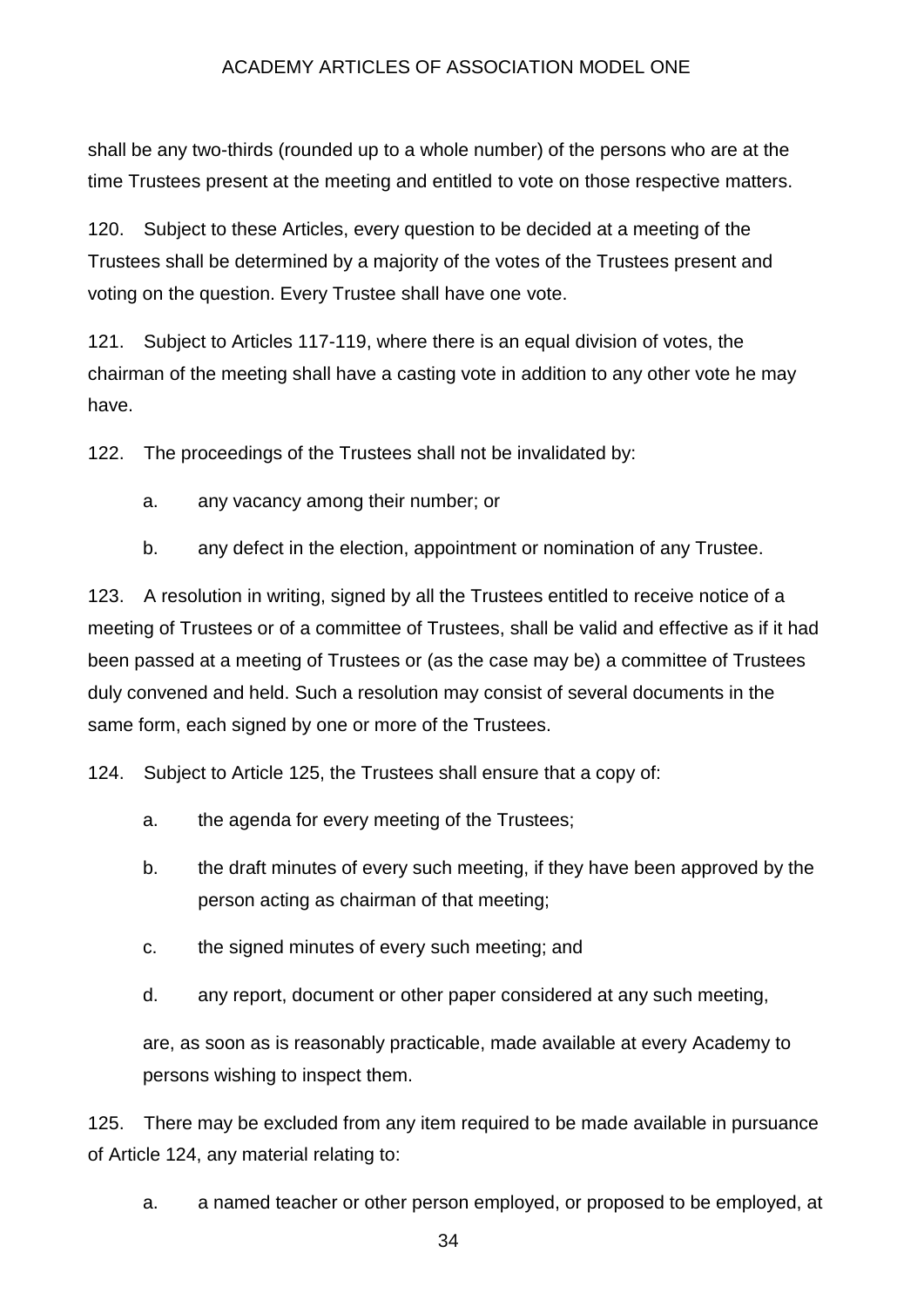any Academy;

- b. a named pupil or named student at, or candidate for admission or referral to, any Academy; and
- c. any matter which, by reason of its nature, the Trustees are satisfied should remain confidential.

126. Any Trustee shall be able to participate in meetings of the Trustees by telephone or video conference provided that:

- a. he has given notice of his intention to do so detailing the telephone number on which he can be reached and/or appropriate details of the video conference suite from which he shall be taking part at the time of the meeting at least 48 hours before the meeting; and
- b. the Trustees have access to the appropriate equipment if after all reasonable efforts it does not prove possible for the person to participate by telephone or video conference the meeting may still proceed with its business provided it is otherwise quorate.

# **PATRONS AND HONORARY OFFICERS**

127. The Trustees may from time to time appoint any person whether or not a Member of the Academy Trust to be a patron of the Academy Trust or to hold any honorary office and may determine for what period he is to hold such office.

# **THE SEAL**

128. The seal, if any, shall only be used by the authority of the Trustees or of a committee of Trustees authorised by the Trustees. The Trustees may determine who shall sign any instrument to which the seal is affixed and unless otherwise so determined it shall be signed by a Trustee and by the Clerk or by a second Trustee.

# **ACCOUNTS**

129. Accounts shall be prepared in accordance with the relevant statement of recommended practice published by the Charity Commission from time to time (the "**Statement of Recommended Practice**") as if the Academy Trust was a non-exempt charity and Parts 15 and 16 of the Companies Act 2006 and shall file these with the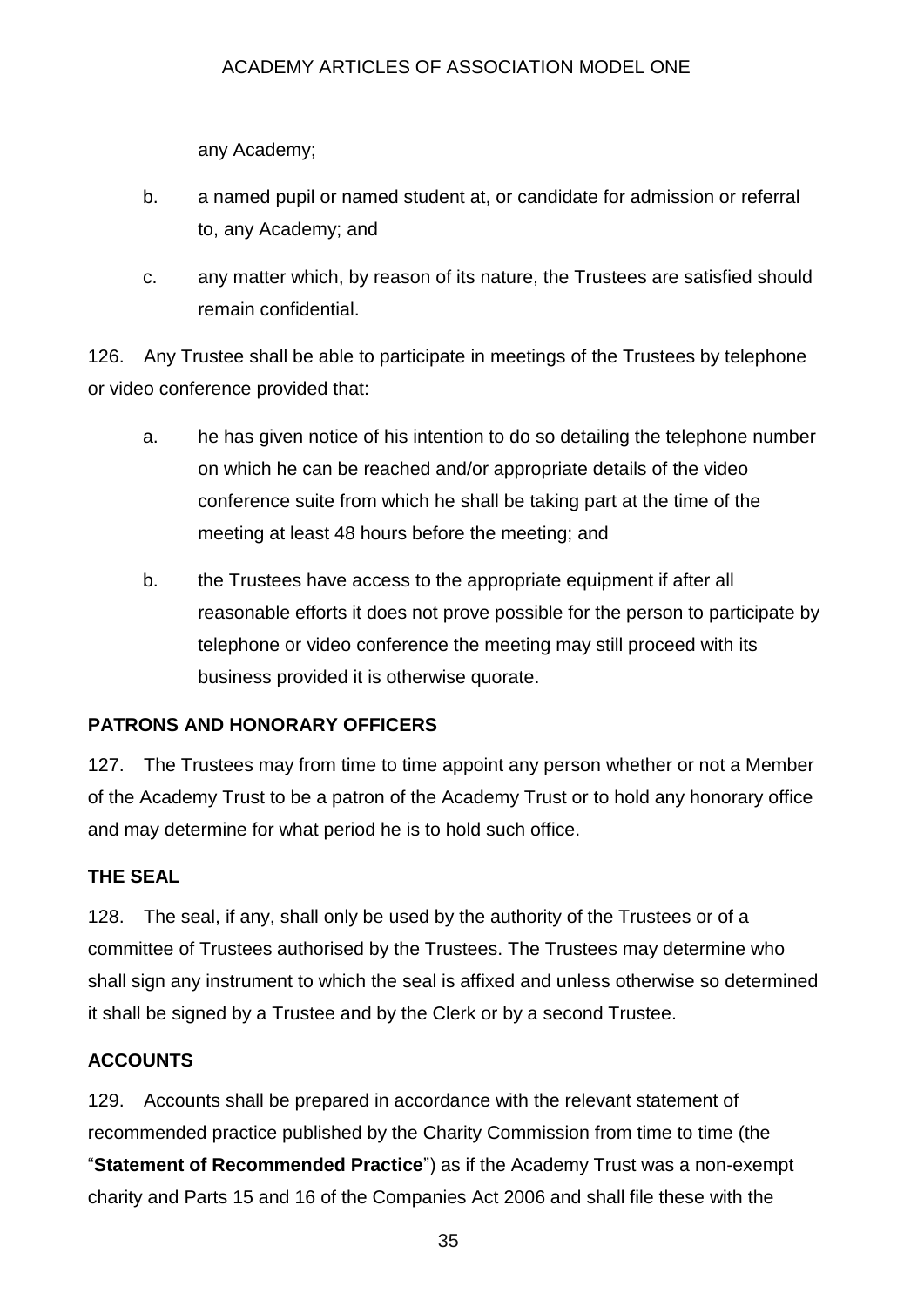Secretary of State and the Principal Regulator by 31 December each Academy Financial Year.

## **ANNUAL REPORT**

130. The Trustees shall prepare its Annual Report in accordance with the Statement of Recommended Practice as if the Academy Trust was a non-exempt charity and shall file these with the Secretary of State and the Principal Regulator by 31 December each Academy Financial Year.

## **ANNUAL RETURN**

131. The Trustees shall comply with their obligations under Part 24 of the Companies Act 2006 (or any statutory re-enactment or modification of that Act) with regard to the preparation of an annual return to the Registrar of Companies and in accordance with the Statement of Recommended Practice as if the Academy Trust was a non-exempt charity and to the Secretary of State and the Principal Regulator by 31 December each Academy Financial Year.

#### **NOTICES**

132. Any notice to be given to or by any person pursuant to the Articles (other than a notice calling a meeting of the Trustees) shall be in writing or shall be given using electronic communications to an address for the time being notified for that purpose to the person giving the notice. In these Articles, "Address" in relation to electronic communications, includes a number or address used for the purposes of such communications.

133. A notice may be given by the Academy Trust to a Member either personally or by sending it by post in a prepaid envelope addressed to the Member at his registered address or by leaving it at that address or by giving it using electronic communications to an address for the time being notified to the Academy Trust by the Member. A Member whose registered address is not within the United Kingdom and who gives to the Academy Trust an address within the United Kingdom at which notices may be given to him, or an address to which notices may be sent using electronic communications, shall be entitled to have notices given to him at that address, but otherwise no such Member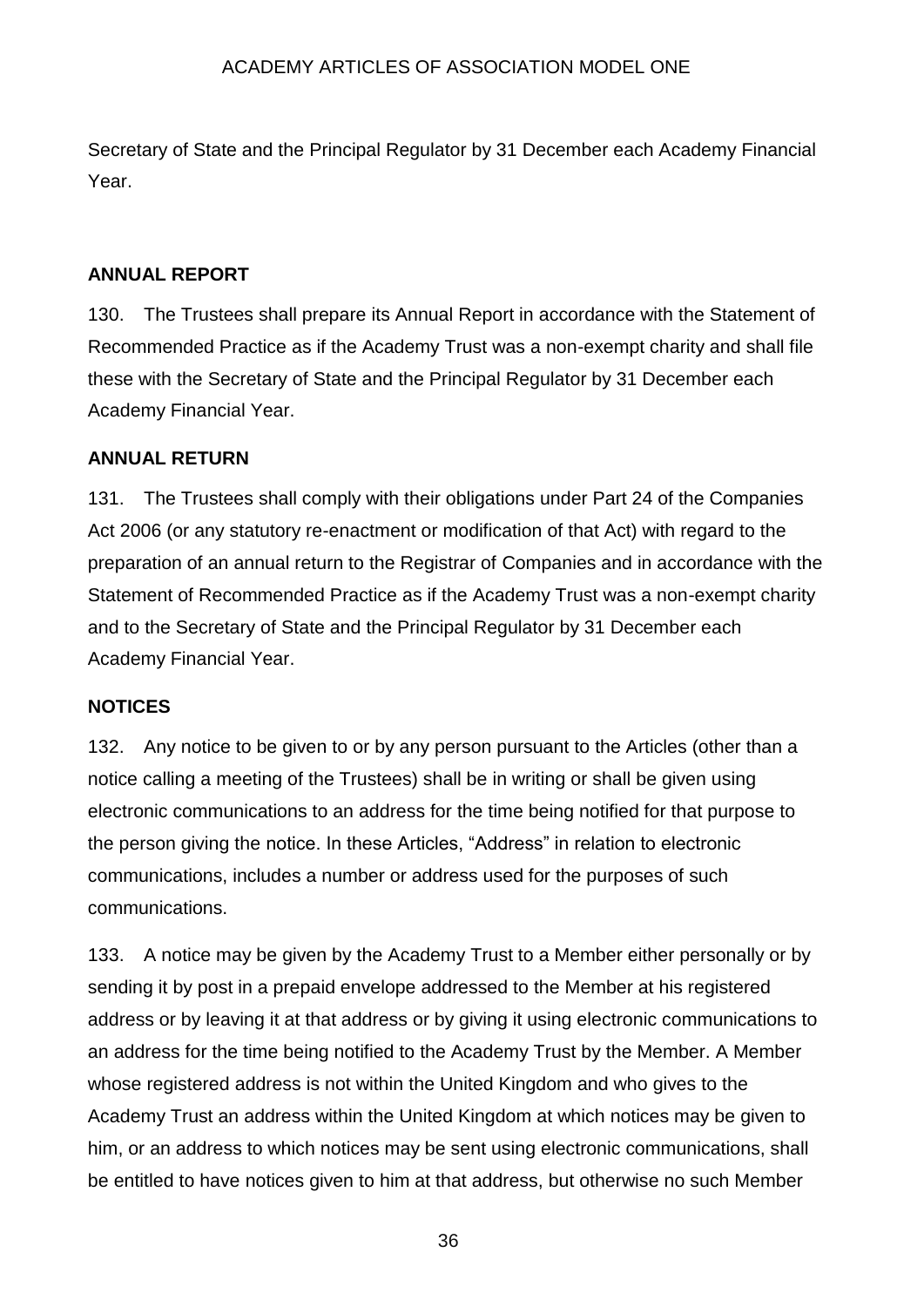shall be entitled to receive any notice from the Academy Trust.

134. A Member present, either in person or by proxy, at any meeting of the Academy Trust shall be deemed to have received notice of the meeting and, where necessary, of the purposes for which it was called.

135. Proof that an envelope containing a notice was properly addressed, prepaid and posted shall be conclusive evidence that the notice was given. Proof that a notice contained in an electronic communication was sent in accordance with guidance issued by the Institute of Chartered Secretaries and Administrators shall be conclusive evidence that the notice was given. A notice shall be deemed to be given at the expiration of 48 hours after the envelope containing it was posted or, in the case of a notice contained in an electronic communication, at the expiration of 48 hours after the time it was sent.

#### **INDEMNITY**

136. Subject to the provisions of the Companies Act 2006 and Article 6.3 every Trustee or other officer or auditor of the Academy Trust shall be indemnified out of the assets of the Academy Trust against any liability incurred by him in that capacity in defending any proceedings, whether civil or criminal, in which judgment is given in favour or in which he is acquitted or in connection with any application in which relief is granted to him by the court from liability for negligence, default, breach of duty or breach of trust in relation to the affairs of the Academy Trust.

#### **RULES**

137. The Trustees may from time to time make such rules or bye laws as they may deem necessary or expedient or convenient for the proper conduct and management of the Academy Trust and for the purposes of prescribing classes of and conditions of membership, and in particular but without prejudice to the generality of the foregoing, they may by such rules or bye laws regulate:

a. the admission and classification of Members of the Academy Trust (including the admission of organisations to membership) and the rights and privileges of such Members, and the conditions of membership and the terms on which Members may resign or have their membership terminated and the entrance fees, subscriptions and other fees or payments to be made by Members;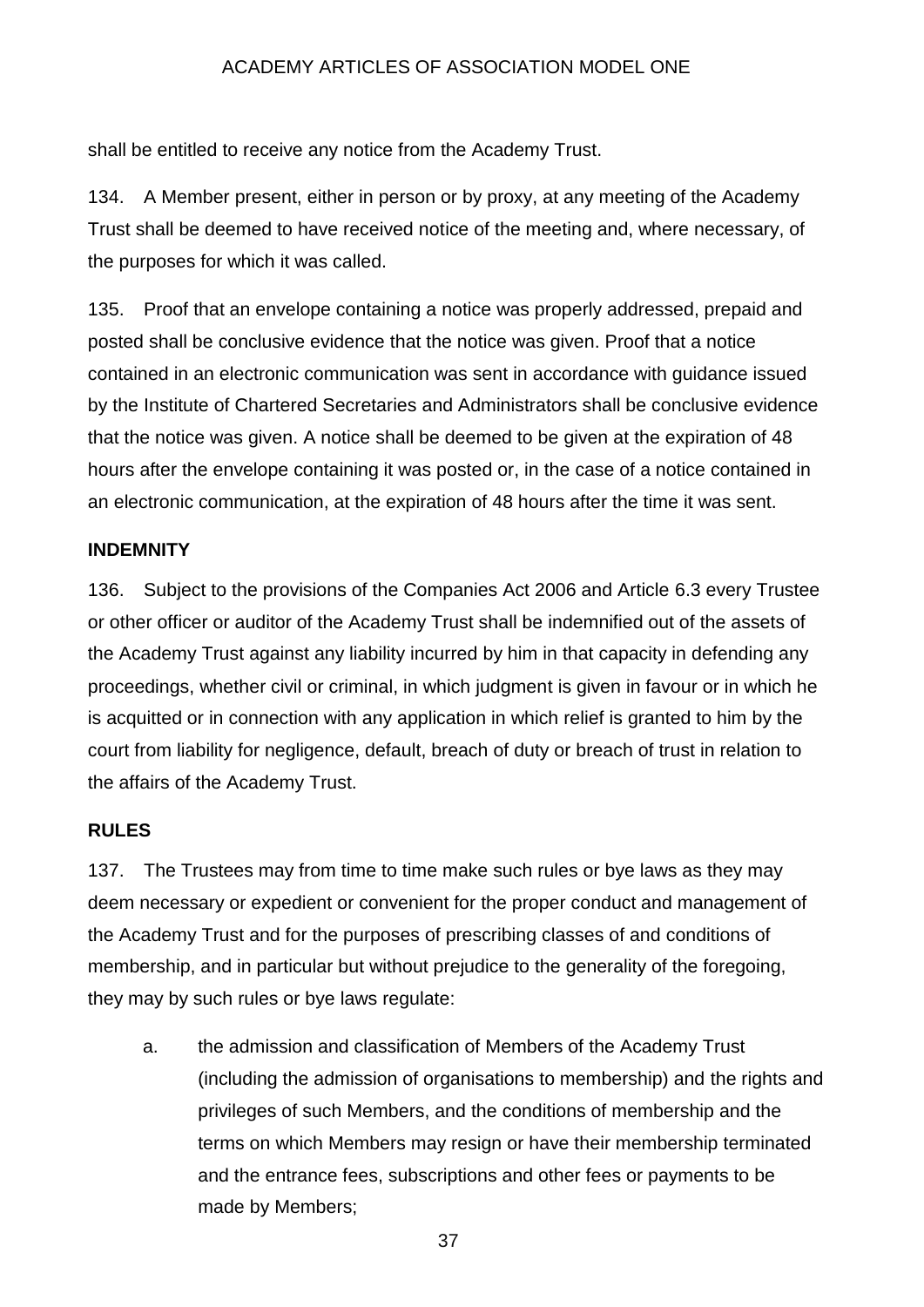- b. the conduct of Members of the Academy Trust in relation to one another, and to the Academy Trust's servants;
- c. the setting aside of the whole or any part or parts of the Academy Trust's premises at any particular time or times or for any particular purpose or purposes;
- d. the procedure at General Meetings and meetings of the Trustees and committees of the Trustees and meetings of the Local Governing Bodies in so far as such procedure is not regulated by the Articles; and
- e. generally, all such matters as are commonly the subject matter of company rules.

138. The Academy Trust in general meeting shall have power to alter, add or to repeal the rules or bye laws and the Trustees shall adopt such means as they think sufficient to bring to the notice of Members of the Academy Trust all such rules or bye laws, which shall be binding on all Members of the Academy Trust. Provided that no rule or bye law shall be inconsistent with, or shall affect or repeal anything contained in the Articles.

## **AVOIDING INFLUENCED COMPANY STATUS**

139. Notwithstanding the number of Members from time to time, the maximum aggregate number of votes exercisable by Local Authority Associated Persons shall never exceed 19.9% of the total number of votes exercisable by Members in general meeting and the votes of the other Members having a right to vote at the meeting will be increased on a pro-rata basis.

140. No person who is a Local Authority Associated Person may be appointed or elected as a Trustee if, once the appointment or election had taken effect, the number of Trustees who are Local Authority Associated Persons would represent 20% or more of the total number of Trustees. Upon any resolution put to the Trustees, the maximum aggregate number of votes exercisable by any Trustees who are Local Authority Associated Persons shall represent a maximum of 19.9% of the total number of votes cast by the Trustees on such a resolution and the votes of the other Trustees having a right to vote at the meeting will be increased on a pro-rata basis.

141. No person who is a Local Authority Associated Person is eligible to be appointed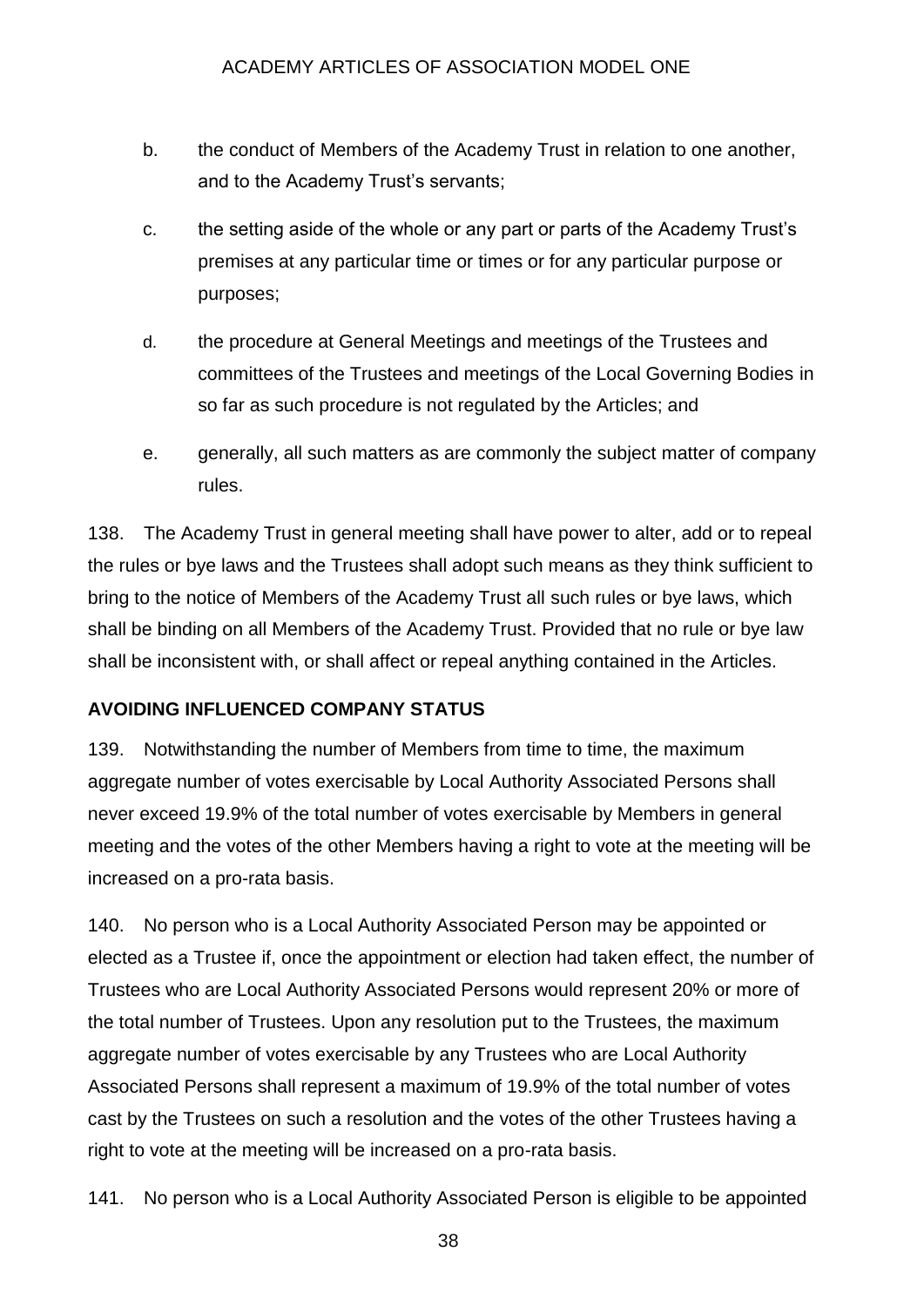or elected to the office of Trustee unless his appointment or election to such office is authorised by the local authority to which he is associated.

142. If at the time of either his becoming a Member of the Academy Trust or his first appointment or election to office as a Trustee any Member or Trustee was not a Local Authority Associated Person but later becomes so during his membership or tenure as a Trustee he shall be deemed to have immediately resigned his membership and/or resigned from his office as a Trustee as the case may be.

143. If at any time the number of Trustees or Members who are also Local Authority Associated Persons would (but for Articles 139 to 142 inclusive) represent 20% or more of the total number of Trustees or Members (as the case may be) then a sufficient number of the Trustees or Members (as the case may be) who are Local Authority Associated Persons shall be deemed to have resigned as Trustees or Members (as the case may be) immediately before the occurrence of such an event to ensure that at all times the number of such Trustees or Members (as the case may be) is never equal to or greater than 20% of the total number of Trustees or Members (as the case may be). Trustees or Members (as the case may be) who are Local Authority Associated Persons shall be deemed to have resigned in order of their appointment or election date the most recently appointed or elected resigning first.

144. The Members will each notify the Academy Trust and each other if at any time they believe that the Academy Trust or any of its subsidiaries has become subject to the influence of a local authority (as described in section 69 of the Local Government and Housing Act) 1989.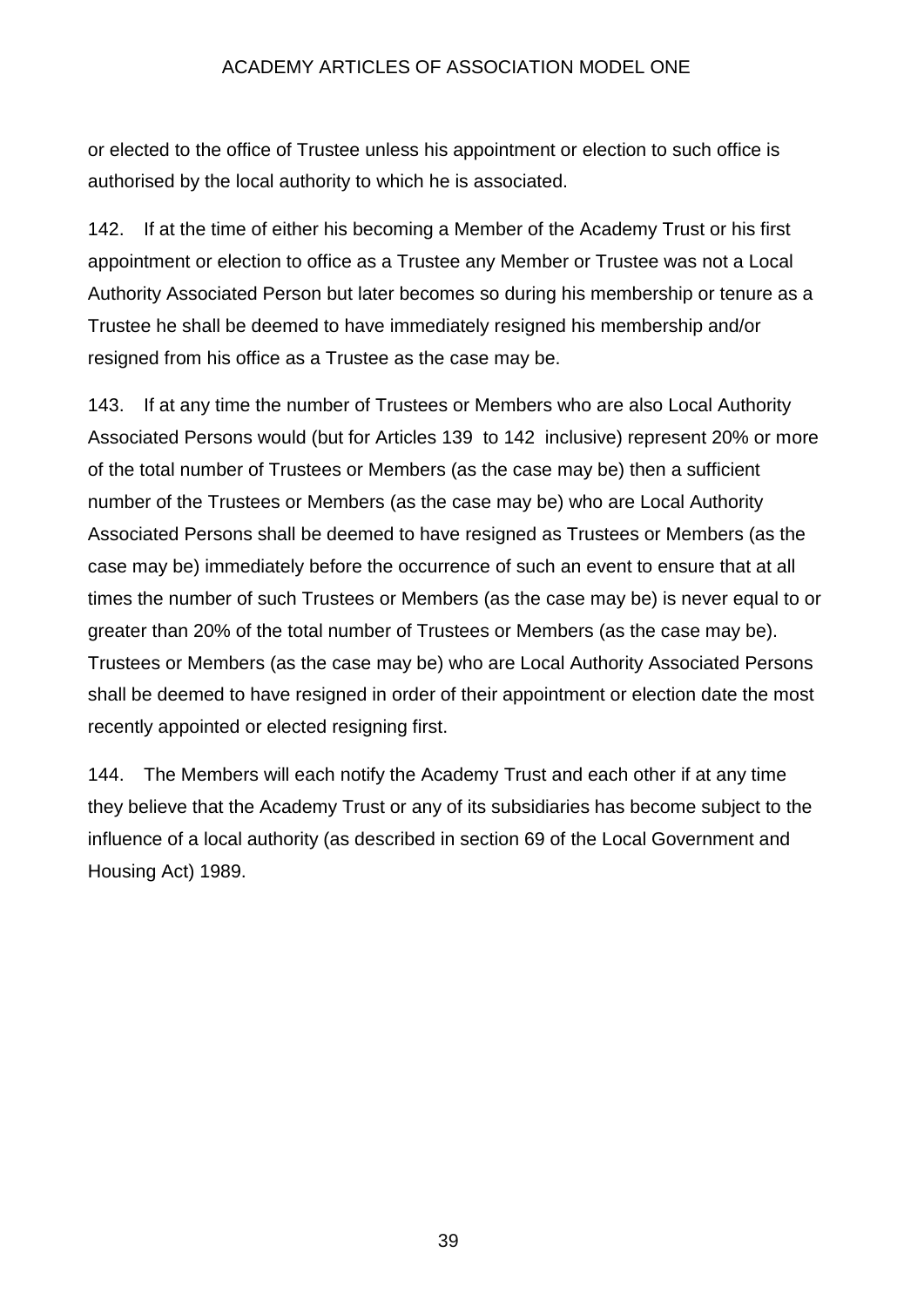## THE COMPANIES ACT 2006

## & COMPANIES (REGISTRATION) REGULATIONS 2008 (SI 2008/3014)

A COMPANY LIMITED BY GUARANTEE

MEMORANDUM OF ASSOCIATION

OF

The Partnership Learning Trust

THE COMPANIES ACT 2006

& COMPANIES (REGISTRATION) REGULATIONS 2008 (SI 2008/3014)

SCHEDULE 2